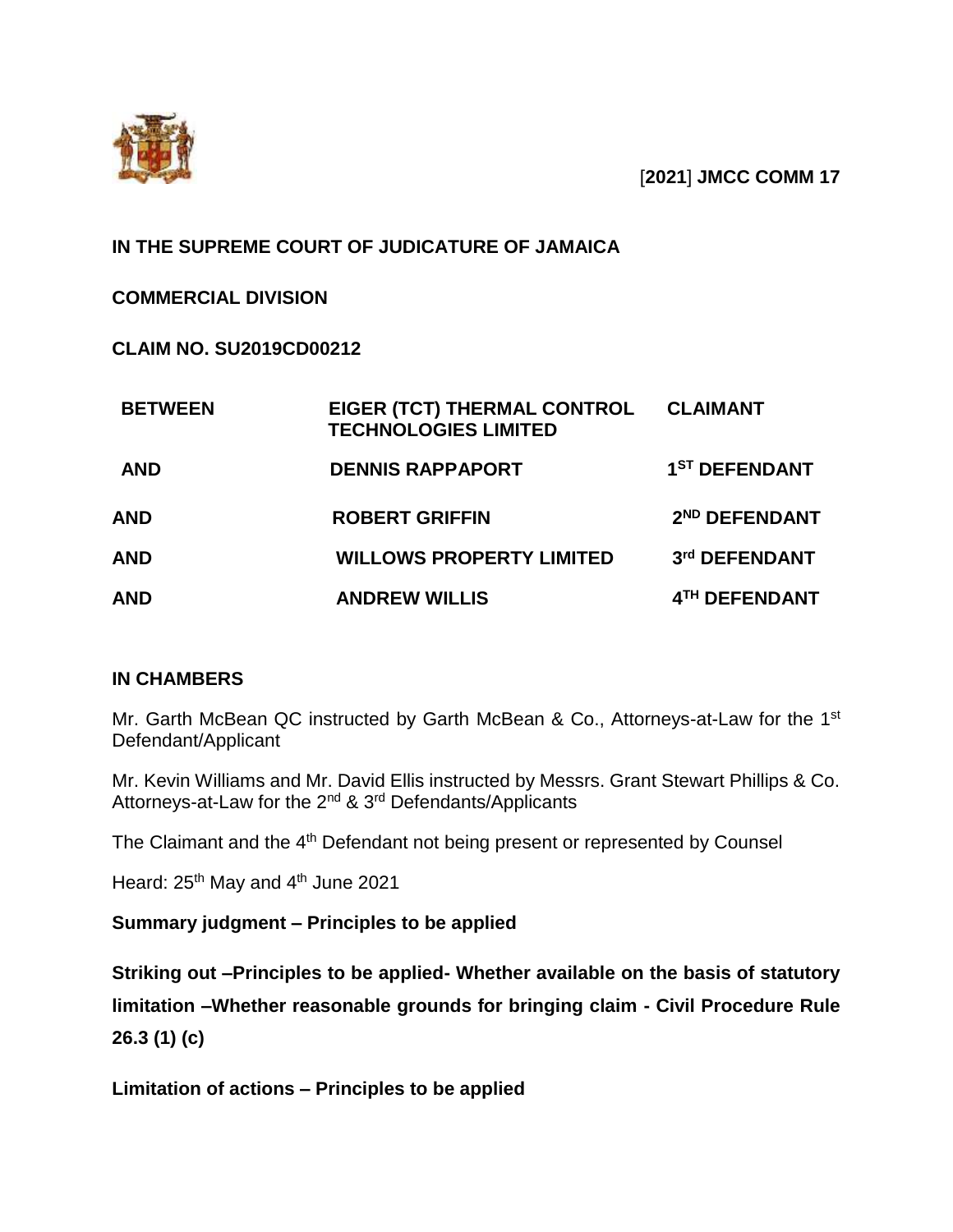**LAING , J**

## **The procedural background**

- **[1]** The Claimant by its Claim Form and Particulars of Claim filed 31<sup>st</sup> May 2019 claimed against the Defendants jointly and severally for damages for breach of contract.
- **[2]** By a Notice of Application filed 18<sup>th</sup> December 2019 the 1<sup>st</sup> Defendant filed his Notice of Application to strike out the Statement of Case of the Claimant and in the alternative for Summary Judgment. On 17<sup>th</sup> February 2020 the 2<sup>nd</sup> & 3<sup>rd</sup> Defendants filed a Notice of Application to strike out the Claim. (These two applications are referred to herein together as "the Applications")
- **[3]** By letter to the Registrar dated the 14<sup>th</sup> February 2020 Ms. Carol Davis, the Attorney-at-Law then representing the Claimant, indicated that Counsel was scheduled to be in the Court of Appeal at 2:00 pm on the 18<sup>th</sup> February 2020. As a result, she said that it was unlikely that she would be available at 3:00 pm on that day, which was the time at which the matter was fixed for hearing and that furthermore, one hour would have been insufficient. On the 18<sup>th</sup> February 2020 Ms. Davis and Mr. Hanson appeared and I adjourned the Applications until 13<sup>th</sup> May 2020 for one day and made case management orders.
- **[4]** As a result of the disruption caused by the Covid-19 pandemic, the Applications were not heard on 13<sup>th</sup> May 2020. On 24<sup>th</sup> July 2020 Mr. McBean QC wrote a letter to the Registrar, copied to all the parties, asking to be advised of the new date in light of the adjournment of the  $13<sup>th</sup>$  May 2020 hearing. There were a number of challenges identifying a date for hearing convenient to all parties but eventually the 13<sup>th</sup> April 2021 was fixed.
- **[5]** On the 13<sup>th</sup> April 2021, the Applications came on for hearing which was being conducted remotely using the Zoom meeting platform. Ms. Davis applied for an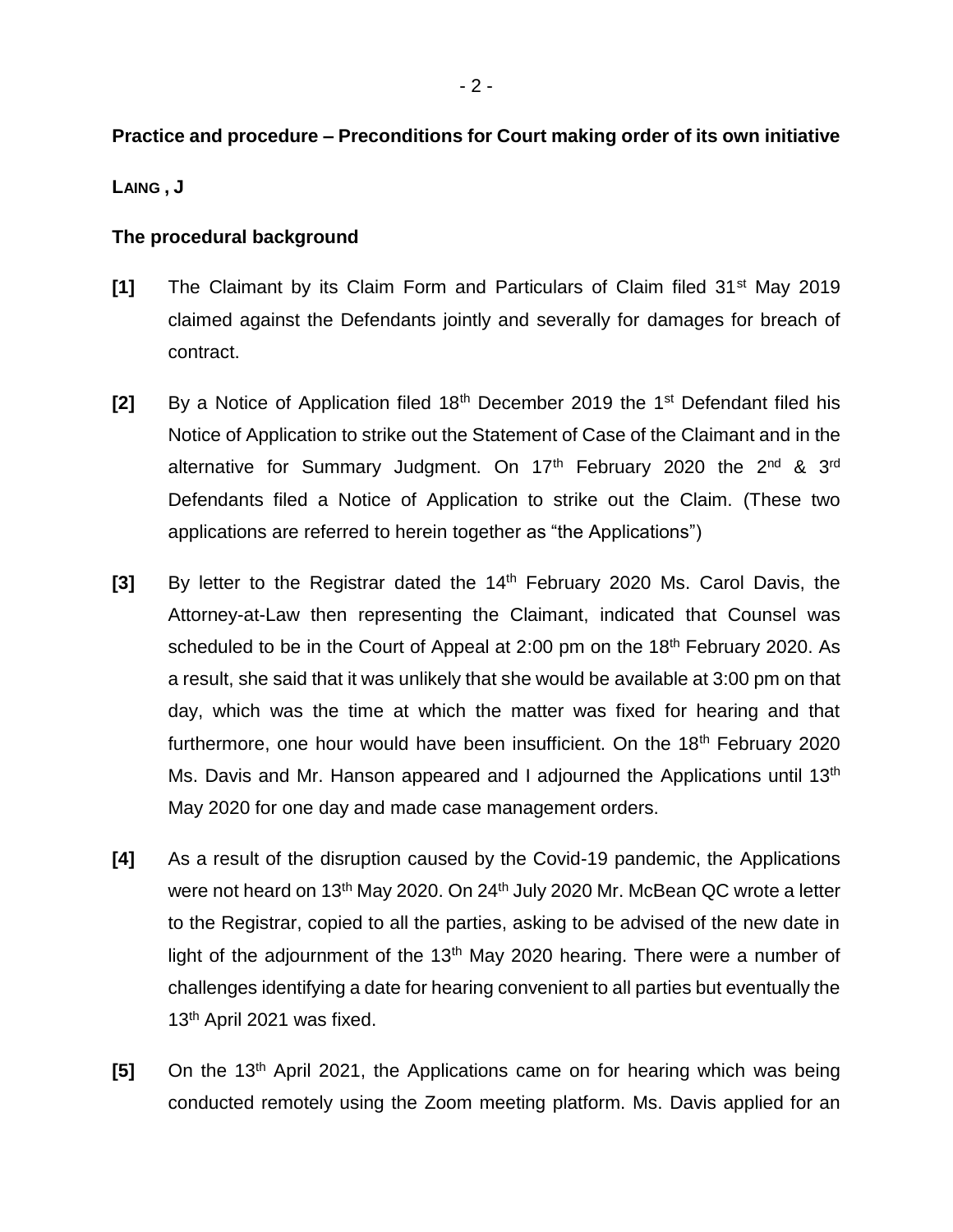adjournment on the basis that the representative of her client, a director by the name of Samuel Speranza had been unable to visit Jamaica in order to give her instructions in person as a result of Covid-19 restrictions. Furthermore, because of a hearing impairment, he wished to have the Applications heard in person at the Court. Counsel for the Defendants opposed the application for the adjournment, but, despite the objections, I granted the application for the adjournment in an effort to give Counsel for the Claimant the opportunity to obtain further instructions. I took this decision primarily because Ms. Davis advised the Court that the Claimant wished to file evidence which could potentially have an impact on the outcome of the Defendants' Applications. I made a number of case management orders including for the participants in the hearing to use suitable microphones to assist in high clarity of the sound transmission for Mr Speranza's benefit. I also permitted the filing and service of evidence by the Claimant on or before 7<sup>th</sup> of May 2021.

- **[6]** On 22<sup>nd</sup> April 2021 Ms. Davis filed a Notice of Application to be removed from the record as the Attorney-at-Law representing the Claimant. This application was heard on the 18<sup>th</sup> May 2021 and granted.
- **[7]** On 25<sup>th</sup> May 2021 the Claimant was not represented while Counsel for the 1<sup>st</sup> to 3<sup>rd</sup> Defendants were ready to proceed. Having regard to the history of the matter and the adjournment on 13<sup>th</sup> April 2021 in order to accommodate the Claimant, at approximately 10:10 am, after having heard the representations, and not receiving any word as to the Claimants representation, the Court ordered that the Applications proceed.
- **[8]** At 1:49 pm, while writing my decision on the Applications, I received an e-mail from the clerk who was present during the hearing by zoom, forwarding an e-mail which was sent to her at 1:11 pm. This e-mail forwarded an email from Mr. Samuel Speranza to a clerk in the registry of the Commercial Court which was timestamped 9:46 am (this was 14 minutes before the time scheduled for the commencement of the hearing). It is unfortunate that the Court was not provided with Mr. Speranza's e-mail earlier in order to consider its contents, but that is the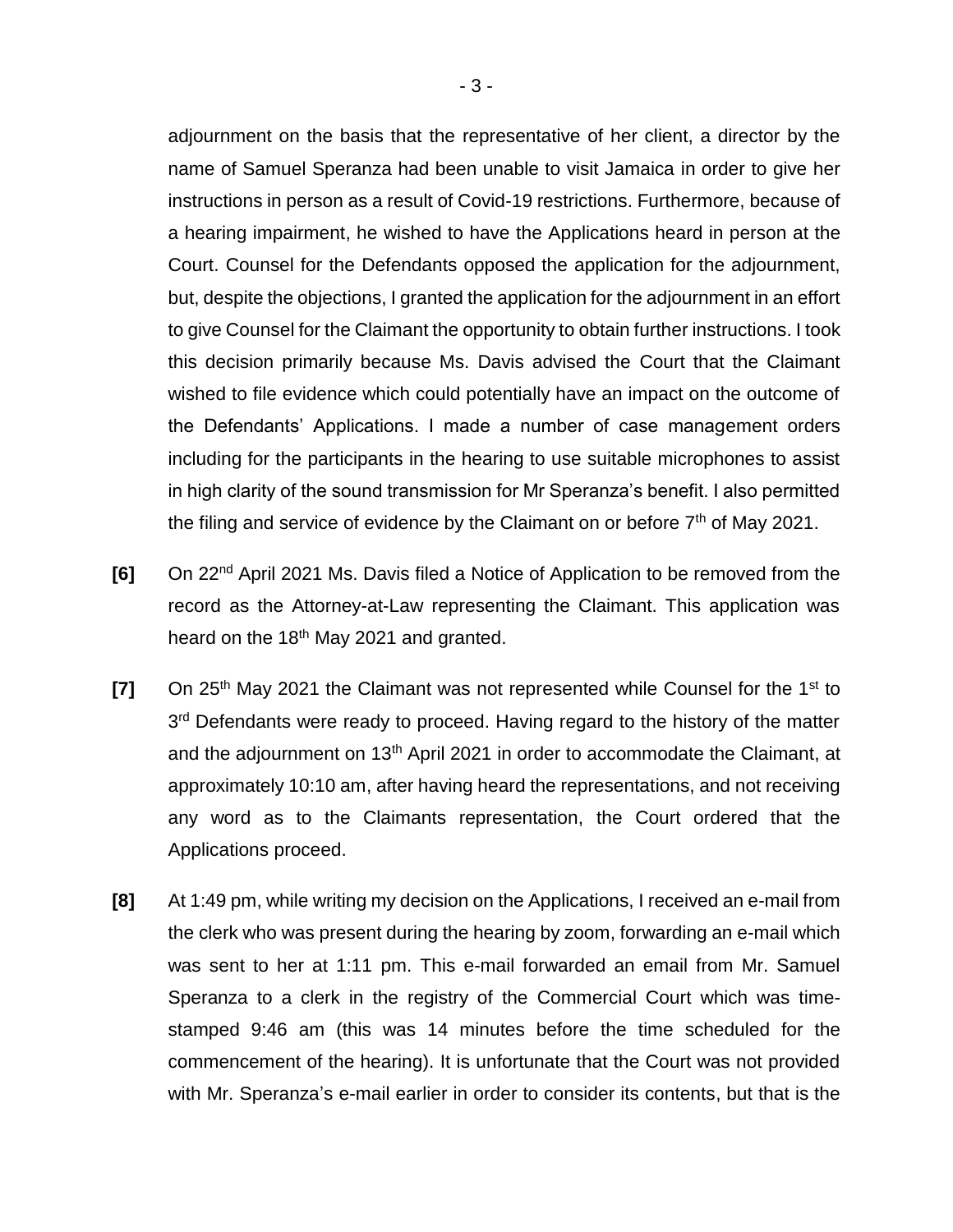risk a litigant takes when he sends an e-mail so close to the scheduled time for a hearing. The Court staff have numerous duties and as a general rule, are unable to constantly monitor their e-mail inboxes.

- **[9]** In the e-mail Mr. Speranza indicated that he had planned to travel to Jamaica during the weekend but suffered from a medical condition and asked if the Court could postpone the hearing. Mr. Speranza attached two medical documents, neither of which gave a good reason as to why he could not have advised the Court by e-mail earlier or why the Claimant, a corporate entity, was not represented by Counsel.
- **[10]** Whereas I recognize the desirability of a party to have its representative participate in Court proceedings, in the circumstances, I find that the presence of Mr. Speranza at the hearing would not have made any difference to the factual and legal issues which arose for the Court's determination. It must be noted that the Claimant and/or Mr. Speranza did not avail themselves of the opportunity granted by the Court on the last occasion to file affidavit evidence and or preliminary submissions, accordingly, his attendance would not have been of any assistance to the Court.
- **[11]** Most importantly, Counsel representing the Claimant on the last occasion was advised that the hearing would be conducted remotely using the Zoom meeting platform in keeping with the Court's usual safety protocols. The physical presence of Mr. Speranza in Jamaica was therefore wholly unnecessary. The Court made case management orders in an effort to facilitate Mr. Speranza having regard to what was indicated to the Court of his hearing deficiency. The Court has not been presented with any evidence which establishes that Mr. Speranza could not have effectively participated in the hearing remotely using the Zoom platform.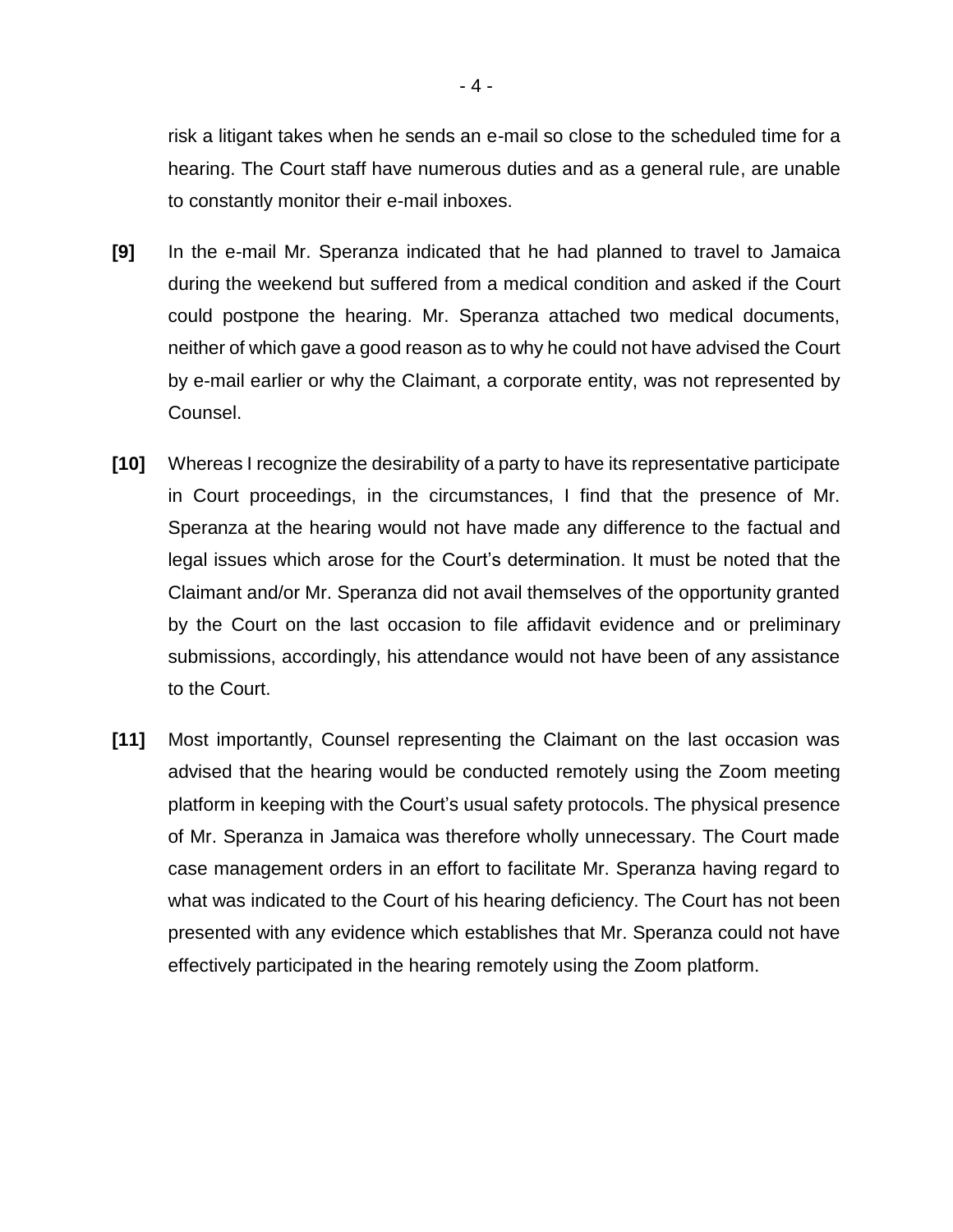### **The participants**

**[12]** (a) Eiger (TCT) Thermal Control Technologies Limited ("the Claimant") is a company duly incorporated under the laws of Jamaica which was formerly incorporated under the name Eiger Manufacturing Company Limited.

(b) Eiger Foundation Limited ("Eiger") was a company duly incorporated under the laws of the Cayman Islands and was engaged in, *inter alia*, the business of property development in Jamaica.

(c) Mr. Samuel Speranza ("Mr Speranza") was at all material times a Director and/ or agent of both the Claimant and Eiger.

(d) Mr Paul Mundt and Mrs Jean Mundt (together "the Mundts") were at one time the owners of eight parcels of land comprised in Certificates of Title registered in the Register Book of Titles as follows:

- (1) Volume 262 Folio 50 ("the Excluded Land")
- (2) Volume 698 Folio 49 ("the Subject Land")
- (3) Volume 350 Folio 55
- (4) Volume 671 Folio 65
- (5) Volume 677 Folio 100
- (6) Volume 506 Folio 24
- (7) Volume 996 Folio 92
- (8) Volume 1126 Folio 984

(Collectively referred to herein as "the Mundts Lands")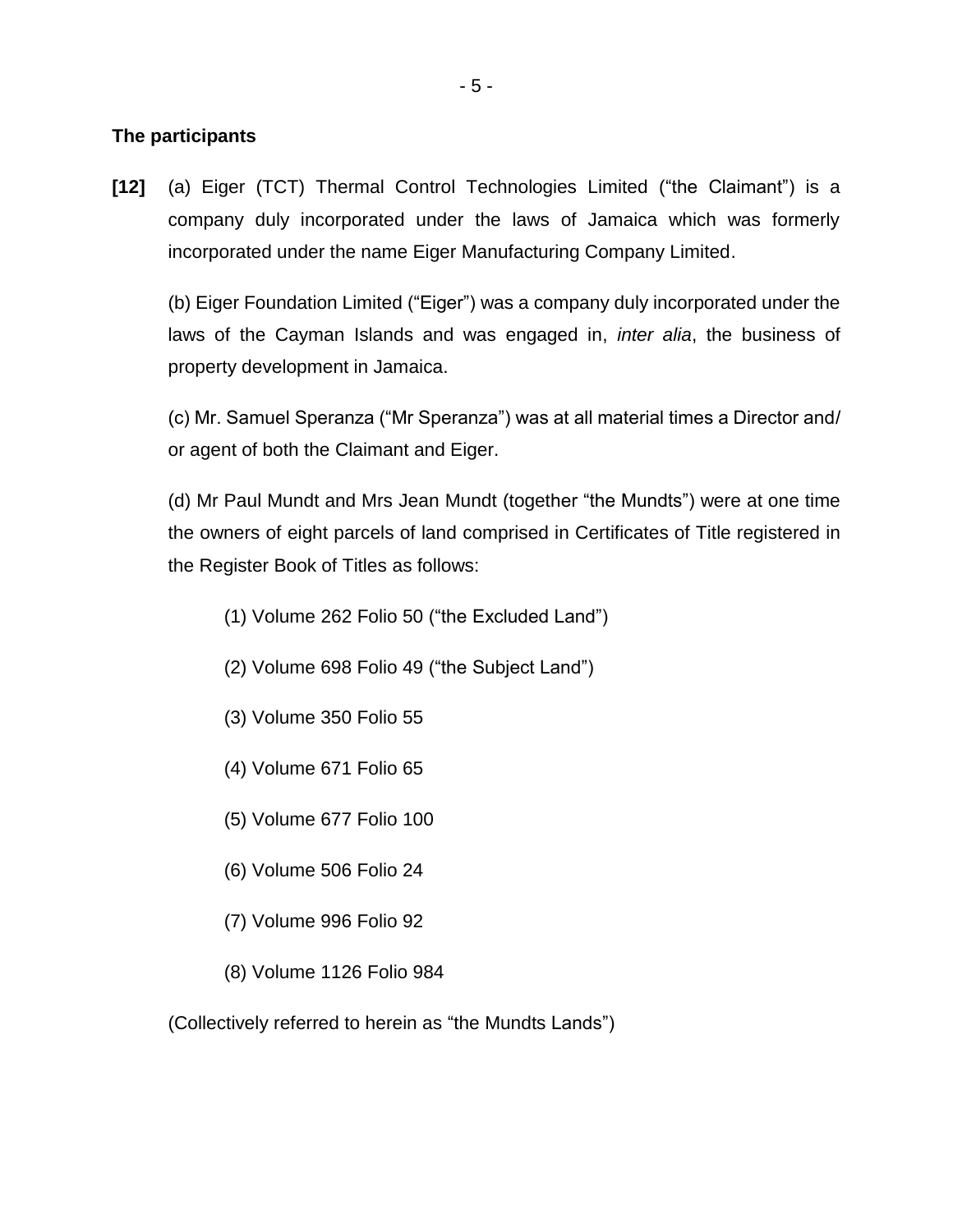(e) Dennis Rappaport ("the 1<sup>st</sup> Defendant") purchased the Mundts Lands from the Mundts on or about 22<sup>nd</sup> November 1985, the purchase having been secured by way of a vendors' mortgage.

(f) Robert Griffin ("the  $2<sup>nd</sup>$  Defendant") was a Director of the  $3<sup>rd</sup>$  Defendant and purchased the Subject Land from the 1<sup>st</sup> Defendant.

(g) Willows Property Limited ("the  $3<sup>rd</sup>$  Defendant") is a company duly incorporated in the British Virgin Islands, and was a nominee of Robert Griffin (the 2<sup>nd</sup> Defendant) for purposes of the purchase of the Subject Land.

(h) Andrew Willis ("the  $4<sup>th</sup>$  Defendant") was a member of the law firm Gentles & Willis and was at all material times an Attorney-at-Law who acted as legal representative for the Claimant and the 1<sup>st</sup> Defendant in relation to the sale and purchase of the Subject Land.

### **The Claim**

- **[13]** The Claimant asserts that by an agreement in writing bearing the year 1994, but which does not have a day or month, ('the High Hope Agreement") entered into between Eiger, the 1<sup>st</sup> Defendant and the Mundts, the 1<sup>st</sup> Defendant agreed to complete the purchase of the Mundts Lands by payment of "the personality balance and excepted sum" of Seven Thousand United States Dollars (US\$7,000.00), as well as the principal sum as at  $1<sup>st</sup>$  April 1994 being United States Three Hundred and Six Thousand Five Hundred and Fifty Eight United States Dollars and Twenty One Cents (US\$306,558.21). The Mundts agreed to allow Six Hundred and Fifty Thousand United States Dollars (US\$650,000.00) of the purchase price to remain outstanding secured by a  $1<sup>st</sup>$  legal mortgage of the said lands.
- **[14]** It was further agreed that Eiger would pay the sums outstanding on the mortgage to the Mundts, and in return the 1<sup>st</sup> Defendant would sell seven of the eight parcels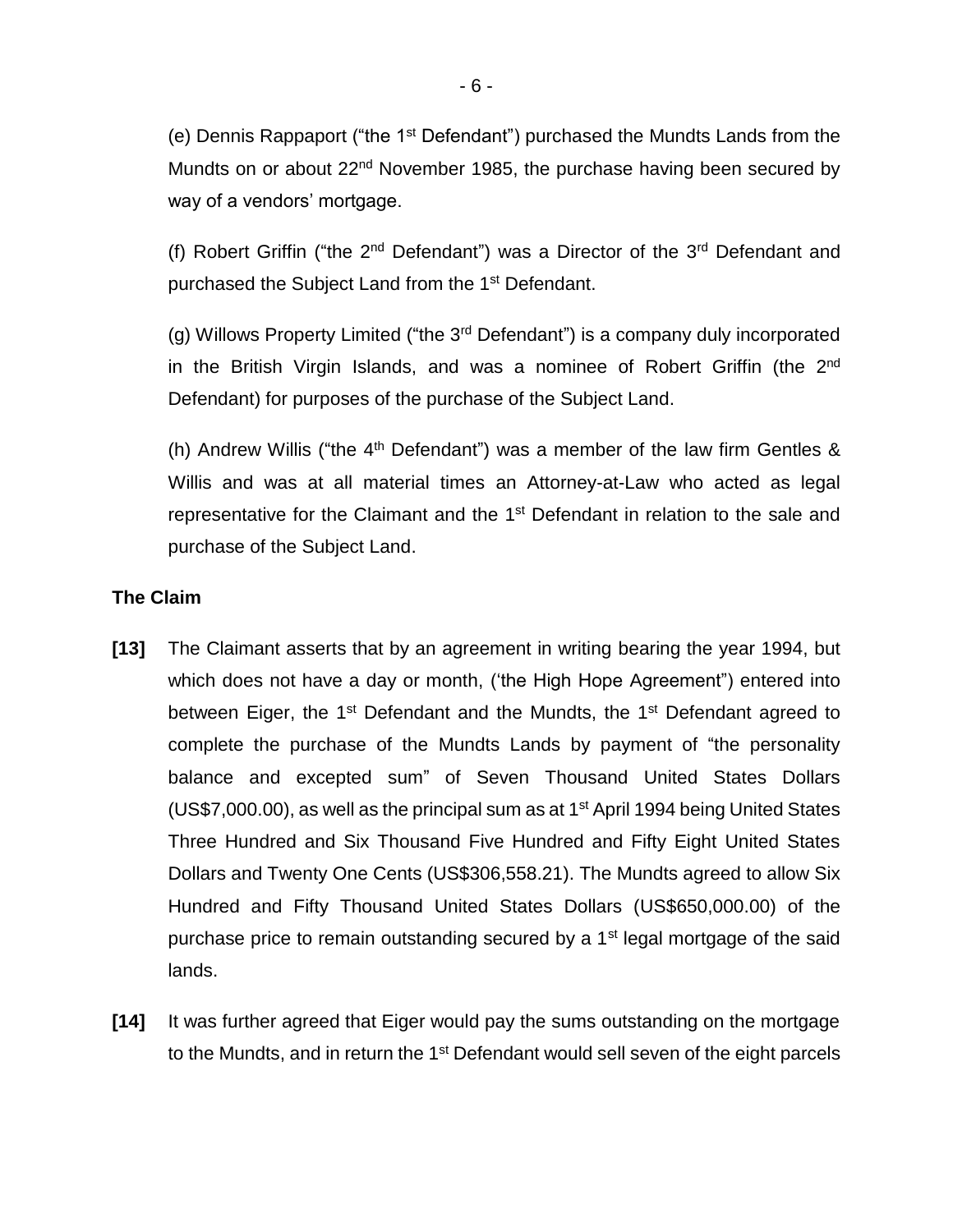of the Mundts Lands comprising 37.5 acres to Eiger ("the San souci Lands"), and/or transfer to Eiger the said lands which were identified as follows:

- (1) Volume 698 Folio 49 ("the Subject Land")
- (2) Volume 350 Folio 55
- (3) Volume 671 Folio 65
- (4) Volume 677 Folio 100
- (5) Volume 506 Folio 24
- (6) Volume 996 Folio 92
- (7) Volume 1126 Folio 984

Notably, the parcel registered at Volume 262 Folio 50 is excluded.

- **[15]** The 1st Defendant also granted a 2nd mortgage to Eiger dated 17th August 1993 in the amount of Five Hundred Thousand United States Dollars (US\$500,000.00) secured by the Mundts Lands (eight parcels of land). The prior mortgage to the Mundts of the Mundts Lands is listed as having been secured by the same eight parcels of land.
- **[16]** The Claimant asserts that although the 1st Defendant remained as registered proprietor Eiger was the equitable owner of the San Souci Lands and the 1st Defendant consented to deliver the titles to the San Souci Lands to Eiger and/or its nominee and to cooperate with Eiger and/or its nominee to facilitate the development of the said lands.
- **[17]** Of the seven parcels comprising the San Souci Lands, three parcels were transferred by the 1<sup>st</sup> Defendant to purchasers on the sole instruction, direction or request of Eiger namely:
	- (1) Volume 506 Folio 24
	- (2) Volume 996 Folio 92
	- (3) Volume 1126 Folio 984.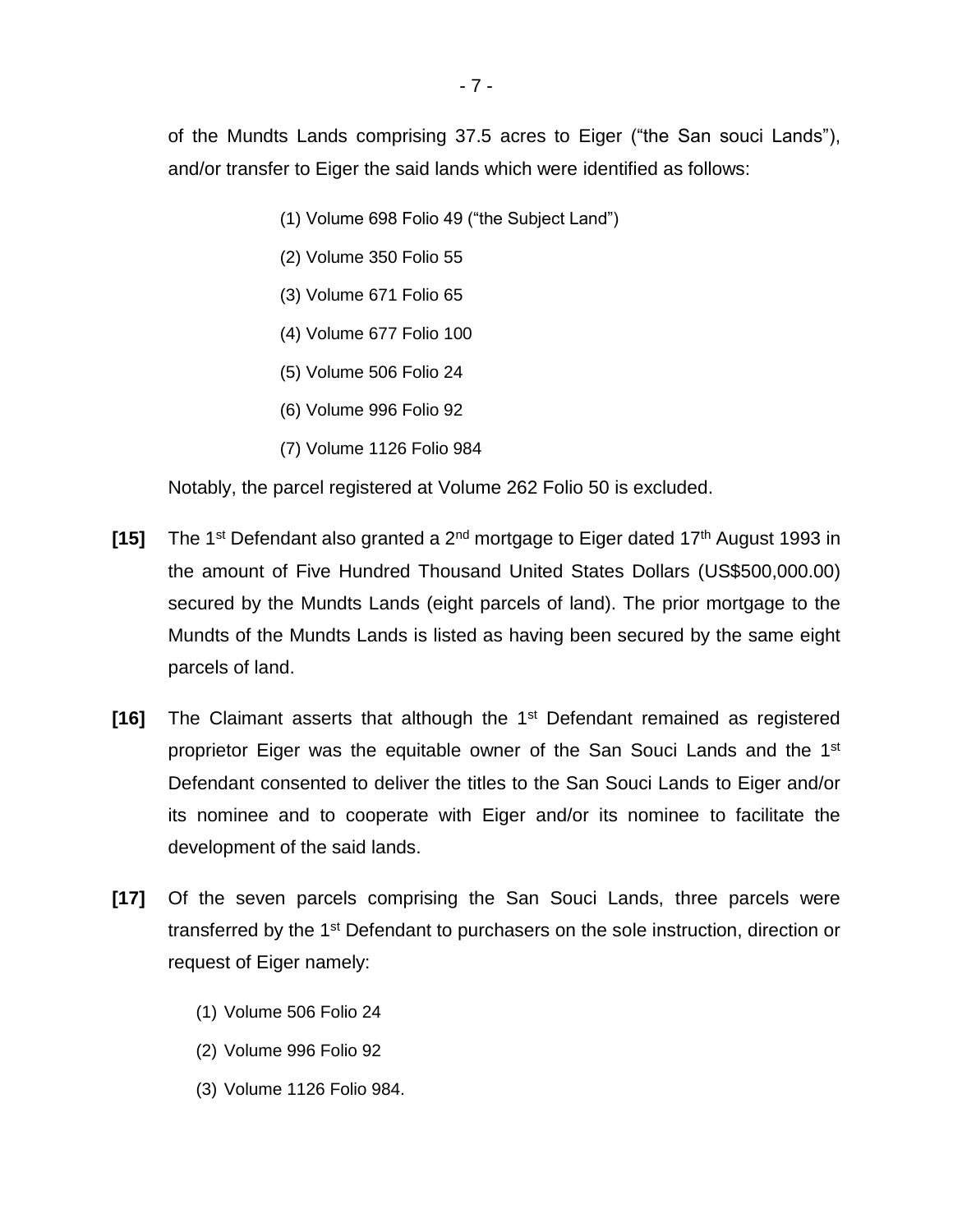- **[18]** It was agreed between Eiger and the 1st Defendant that the Subject Land (Volume 698 Folio 49), which contained a water tank, was to be sold to the 3rd Defendant and the three remaining parcels of land were to remain registered in the name of the 1st Defendant but beneficially owned by Eiger or until Eiger directed, instructed or requested their transfer. These parcels were:
	- (1) Volume 350 Folio 55
	- (2) Volume 671 Folio 65
	- (3) Volume 677 Folio 100
		- ("the Remaining Lands")
- **[19]** The Claimant states that at the material time the 2nd Defendant was also contemplating the purchase of an adjacent parcel of land registered at Volume 671 Folio 65 to the Subject Land and on which there was also a water tank.
- **[20]** The Claimant asserts that these two water tanks were important to the development of the Remaining Lands because it was anticipated by the Claimant that as a condition of the approval of the subdivision plan which was submitted to the St. Ann Parish Council, access to the two water tanks was necessary. Therefore, throughout the negotiations between the Claimant, and the 1<sup>st</sup> and 2<sup>nd</sup> Defendants in the presence of the  $4<sup>th</sup>$  Defendant it was known that access to the water tanks would have to be reserved to the Claimant and that the Claimant would also have to retain ownership of the land on which the water tanks were located in order to satisfy the requirements of the Parish Council.
- **[21]** The Claimant avers that letters of intent were signed between Eiger and the 4<sup>th</sup> Defendant pursuant to which, the 2nd Defendant agreed to establish, *inter alia*, a dedicated road easement to the water tanks for the exclusive use of Eiger forever, this easement being for the purpose of supplying water to neighbouring lot. It was also agreed that the  $2^{nd}$  Defendant and/or the  $3^{rd}$  Defendant/its nominee, would cooperate and facilitate the sub- division or adjustment of the boundaries to allow total access and ownership by Eiger of the part of the Subject Land containing the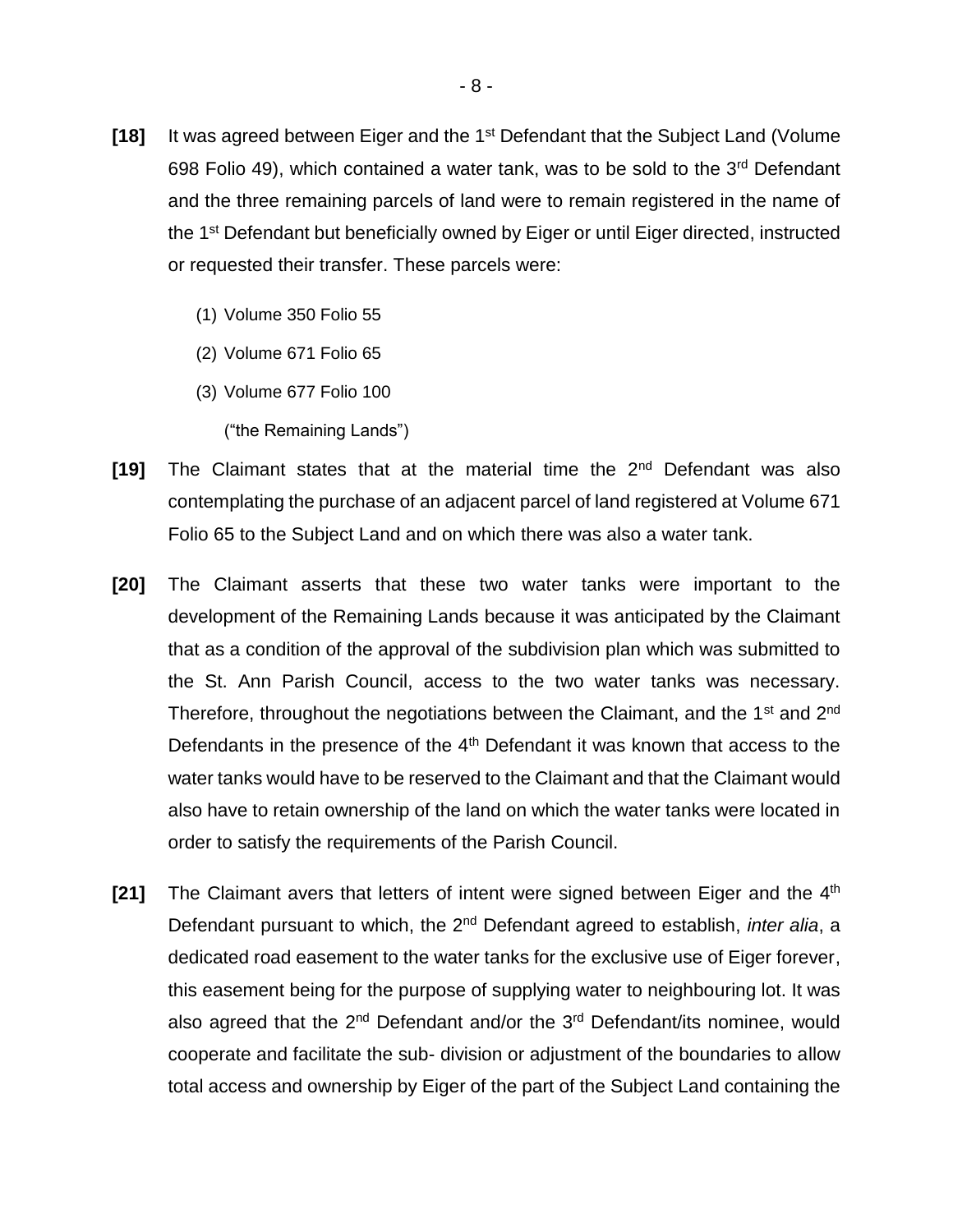water tank. The Claimant asserts that the terms of the letters of intent were acknowledged and agreed by the  $1<sup>st</sup>$  Defendant and by the  $4<sup>th</sup>$  Defendant who at the material time was acting as the Attorney-at-Law for the 1<sup>st</sup> Defendant in the sale of the Subject Land.

- **[22]** The Claimant further avers, that at a time prior to the closing of the transaction between the  $1<sup>st</sup>$  and  $2<sup>nd</sup>$  Defendants, a third letter of intention was agreed between the Claimant and the  $1<sup>st</sup>$  Defendant. It is pleaded that it was previously agreed between the Claimant and the 2<sup>nd</sup> Defendant that a portion of the lands identified on a survey by Commissioned Land Surveyor Johnson as Lot 13A, be removed from the lands (this is unclear in the pleading but presumably his area identified as Lot 13A is a part of the parcel in respect of which sale was contemplated). It was agreed that this Lot 13A would be transferred to the Claimant for the purpose of satisfying the subdivision approval. The Claimant acknowledged that it only has a written and unsigned copy of the signed letter of intention, but that the signed original was seen by the Claimants agent and was given to the 4<sup>th</sup> Defendant.
- [23] Mr Speranza as agent and/or Managing Director of Eiger instructed the 4<sup>th</sup> Defendant to prepare an agreement for sale which reflected the terms of this letter of intent. Mr Speranza signed a draft agreement prepared by the  $4<sup>th</sup>$  Defendant ("the Draft Agreement") which contained the following special conditions:

*(11). The Purchaser hereby agrees to perpetual access and exclusive use of two (2) water tanks at the south western corner of the property. Further, the Purchaser also agrees to co-operate and facilitate the sub-division or adjustment of the boundaries to allow total access and ownership by the Vendor of the part of the land containing both tanks and to establish a dedicated road to the water tanks at the rear of the property for the use of Eiger Foundation Limited/its agents. The purpose of this easement is to supply water to the neighbouring lots.*

*(12) The Vendor agrees to waive his right to proceed with sub- division or adjustment of the relevant boundaries in the event that there are difficulties in acquiring the same. Further, if the Vendor fails to exercise his right to apply for sub-division, this Agreement for Sale remains unenforceable, with all parties accepting passes to the Purchaser in such an event.*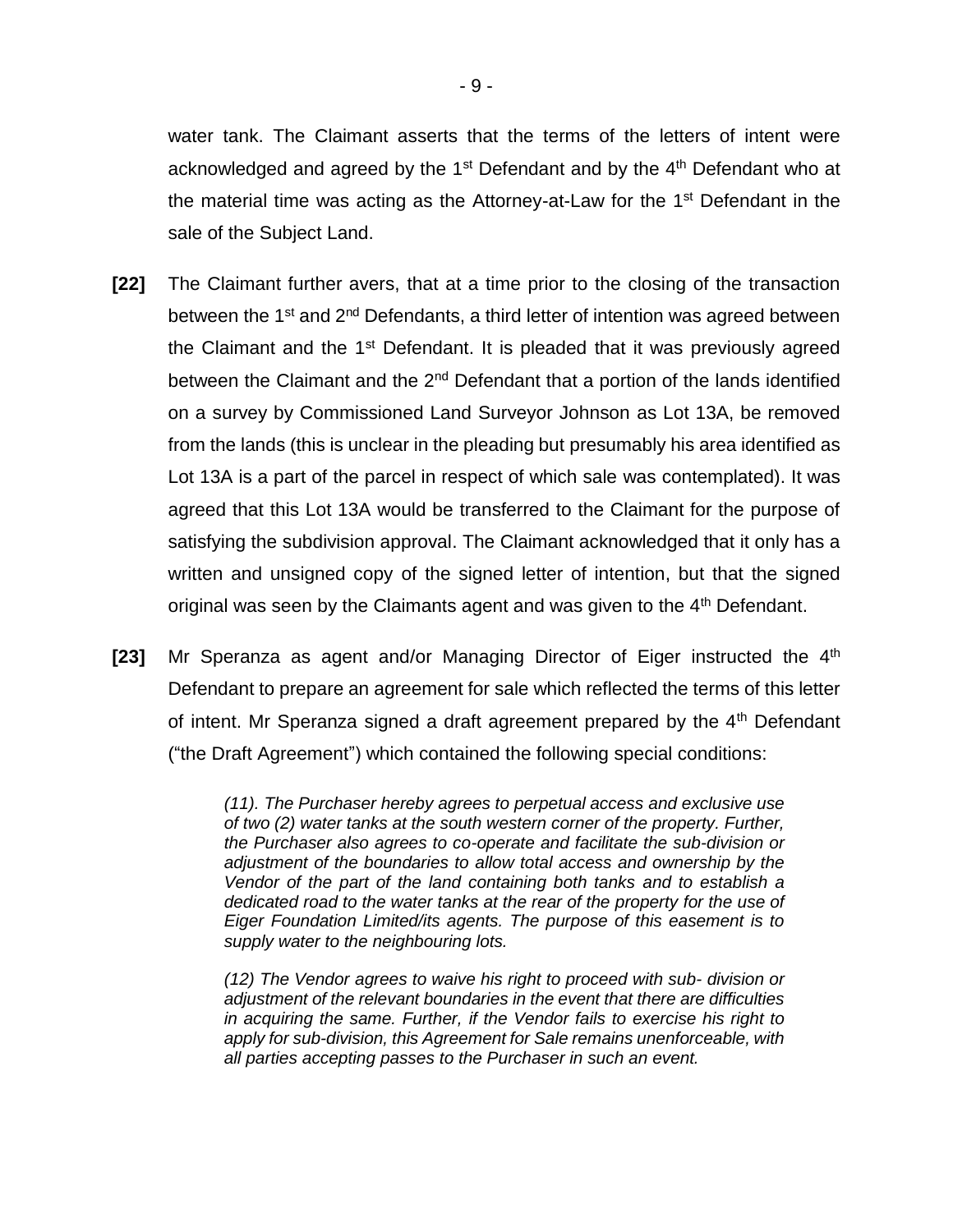- **[24]** The 2nd Defendant did not proceed with the purchase of the parcel registered at Volume 671 Folio 65 (which also contained a water tank and the Claimant seems to have accepted by paragraph 36(a) of the Amended Particulars of Claim that although there is a reference to two water tanks, the easement and reservation in respect of Lot 13A related only to the Subject Land).
- **[25]** The Claimant also avers that after 2004 it made several attempts without success to obtain copies of the agreement for sale as signed between the  $1<sup>st</sup>$  and  $2<sup>nd</sup>$ Defendants. It was only in or around November 2008, that it was advised by an agent and/or employee of the 4<sup>th</sup> Defendant that the Draft Agreement as approved by Mr Speranza and delivered to the  $4<sup>th</sup>$  Defendant was changed by the 1<sup>st</sup> and/or 2<sup>nd</sup> and/or 3<sup>rd</sup> and/or 4<sup>th</sup> Defendants without the knowledge and/or agreement of Eiger and/or its agent or agents.
- **[26]** The Claimant complains of two new special conditions namely:

*(10) The Purchaser hereby agrees to perpetual right of way/access to the two (2) water tanks at the south western corner of the property at no charge to Eiger Foundation Limited/its agents. Further, the Purchaser also agrees to co-operate and facilitate the sub-division or adjustment of the boundaries for up to 2 years after completion to allow total access and ownership by the Vendor of the part of the land containing both tanks and to establish a dedicated road to the water tanks at the rear of the property use of Eiger Foundation Limited/its agents. The purpose of this easement is to supply water to the neighbouring lots.*

*(12) In consideration of the Purchaser allowing perpetual right of way to the water tanks mentioned at special condition 10, the parties agree that the Purchaser has perpetual free usage of the said water tanks.*

It is the Claimant's case that the altered agreement for sale with respect to the Subject Land was fraudulent and intended to deprive the Claimant of its road easement and ownership of the portion of the Subject Land identified as Lot 13A on the survey by the by Commissioned Land Surveyor Johnson contrary to the Letters of Intent previously agreed by the parties.

[27] The Claimant alleges that the 1<sup>st</sup> and/or 2<sup>nd</sup> and/or 3<sup>rd</sup> Defendants fraudulently transferred or caused to be transferred into the name of the 3<sup>rd</sup> Defendant the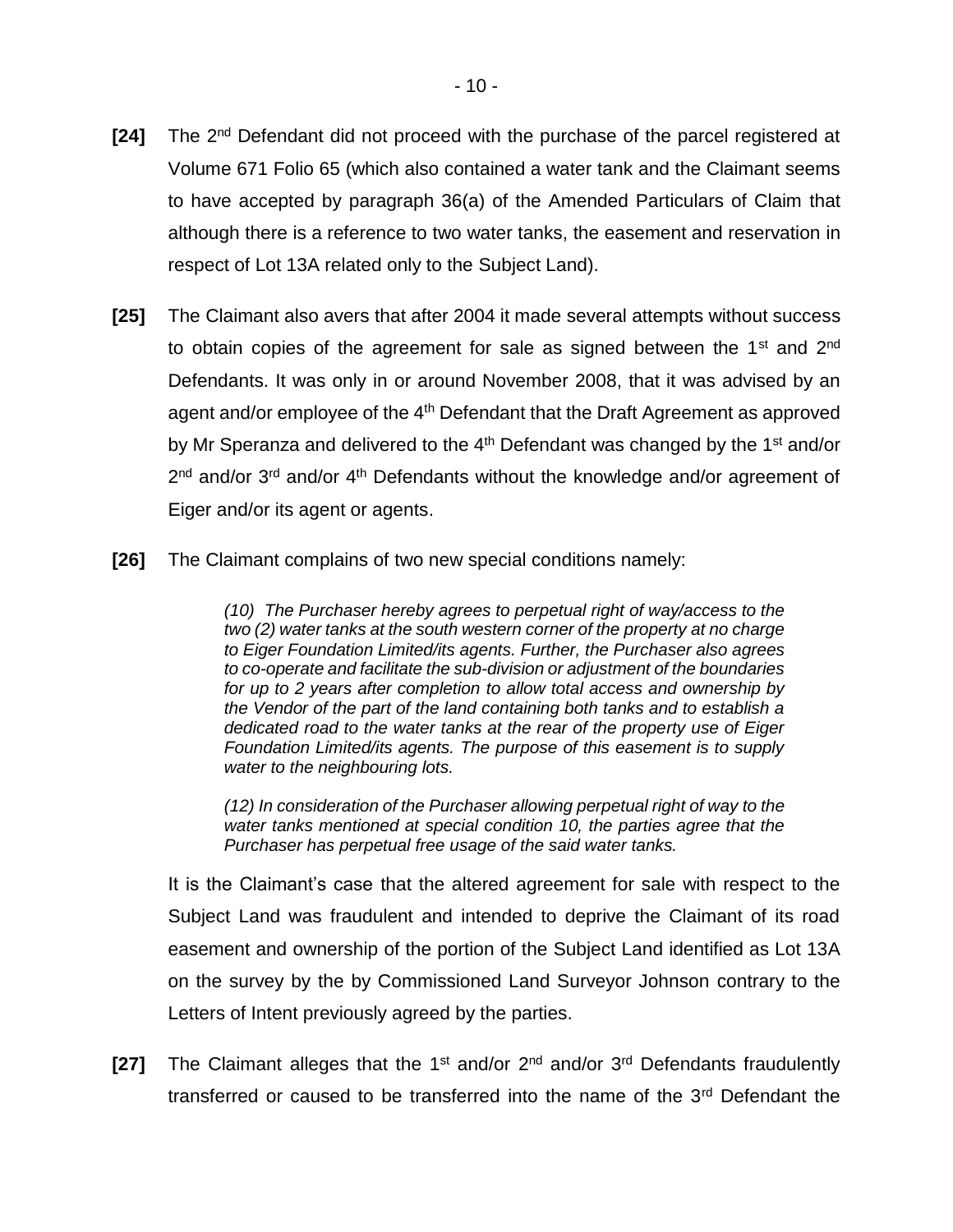Subject Land which is now comprised in Certificate of Title registered at Volume 1380 folio 384 of the Register Book of Titles and neither the easement nor the transfer of Lot 13 A was registered on the title.

**[28]** The Claimant alleges in the alternative that, *inter alia*, the 2nd and/or 3 rd Defendants conspired with the  $1<sup>st</sup>$  and/or  $4<sup>th</sup>$  Defendants to defraud the Claimant of its interest in the easement to be granted in the land identified as being part of the Subject Land.

### **The Applications**

- **[29]** The 1st Defendant filed his Defence contesting the Claim from as early as 22nd November 2019. The 1<sup>st</sup> Defendant on 18<sup>th</sup> December 2019 filed his Notice of Application for an order that pursuant to rule 26.3 (1) (c) of the Civil Procedure Rules 2002 (the CPR") that the Claimant's Statement of Case be struck out and for summary judgment against the Claimant and in favour of the 1<sup>st</sup> Defendant pursuant to Part 15.2 of the CPR. The 1<sup>st</sup> Defendant's application was grounded on his contention that the Claim is statute barred by the Limitation of Actions Act and the Registration of Titles Act.
- **[30]** On 17<sup>th</sup> February 2020 the 2<sup>nd</sup> and 3<sup>rd</sup> Defendants filed a Notice of Application to strike out the Claim also relying on the Limitation of Actions Act.

#### **Striking out**

**[31]** CPR 26.3(1) provides that:

*"In addition to any other powers under these Rules, the court may strike out a statement of case or part of a statement of case if it appears to the court:*

*(a)…*

*(b) that the statement of case or the part to be struck out is an abuse of the process of the court or is likely to obstruct the just disposal of the proceedings;*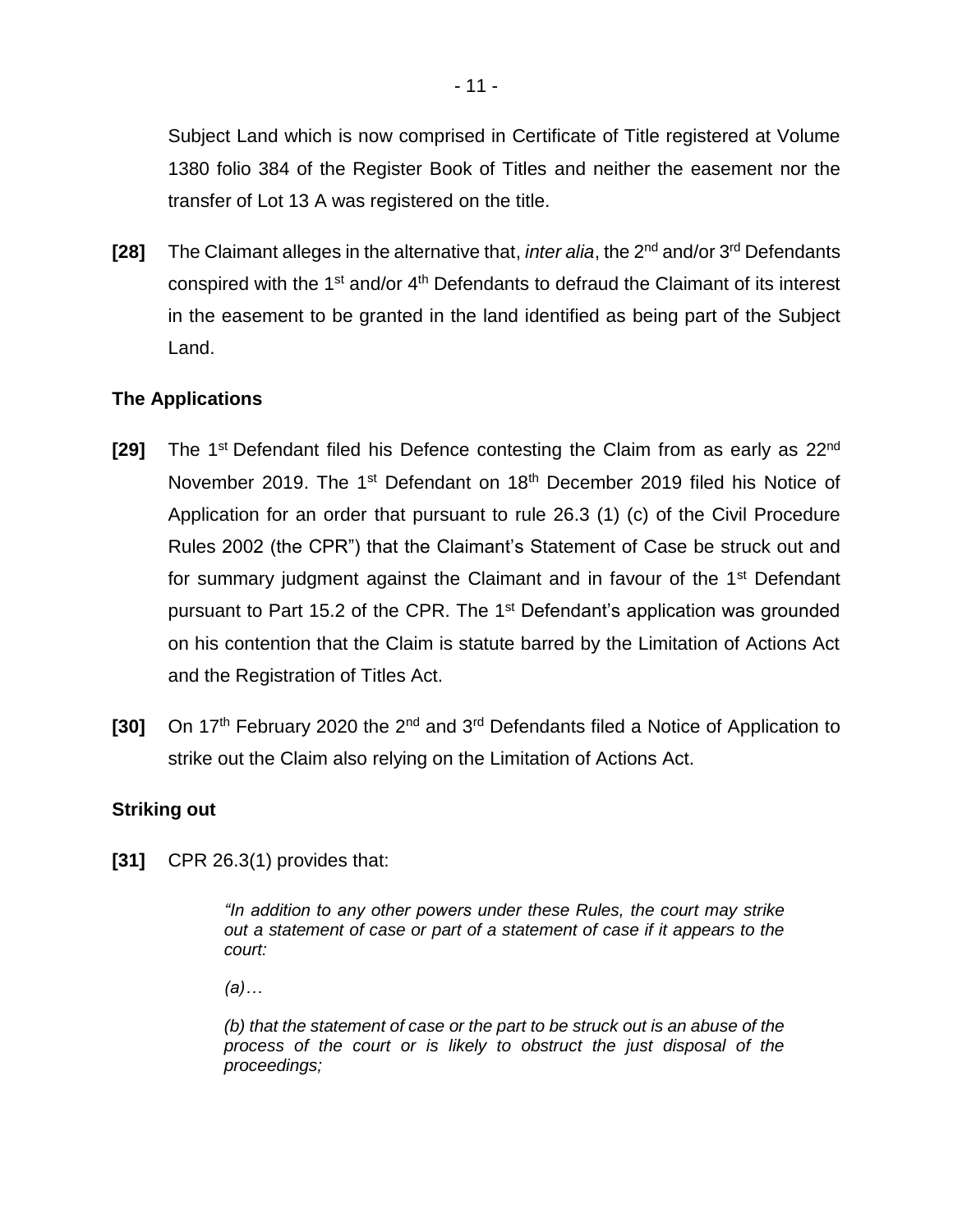*(c) that the statement of case or the part to be struck out discloses no reasonable grounds for bringing or defending a claim;"*

- **[32]** In respect of 26.3(1) (b) I adopt the opinion of Batts, J where on examining that provision in **City Properties Limited v New Era Finance Limited** [2013] JMSC Civil 23 he stated as follows:
	- *"[9] On the issue of the applicable law, the section is clear and means exactly what it says. There must be reasonable grounds for bringing or defending a claim. These reasonable grounds must it seems to me be evident on a reading of the statement of case. It is well established and a matter for which no authority need be cited, that upon an application to strike out pleading, no affidavit evidence need be filed, the issue is determined by reference to the pleadings.*
	- *[10] Therefore it seems to me that when the rule refers to "reasonable grounds" for bringing a claim, it means nothing more or less than that the claimant has disclosed in the pleading that he has a reasonable cause of action against the defendant".*

#### **The Limitation Point**

**[33]** The United Kingdom Statute 21 James 1 Cap 16 as far as is relevant provides as follows:

> *"… The said actions upon the case (other than slander) and the said actions for account and the said actions for trespass, debt, detinue and replevin for goods or capital and the said action of trespass…. within 3 years after the end of this present session of Parliament or within 6 years next after the cause of such actions or suit and not after."*

Section 46 of the Limitation of Actions Act, 1881 provides that this statute has been recognized and "*is now esteemed, used, accepted and received as one of the statutes of this island*".

Section 168 of the Registration of Titles Act provides as follows:

*"No action for recovery of damages sustained through deprivation of land, or of any estate or interest in land, shall lie or be sustained against the Registrar or against the Assurance Fund, or against the person upon whose application such land was brought under the operation of this Act, or against the person who applied to be registered as proprietor in respect of such land, unless such action shall be commenced within the period of six years from the date of such deprivation….*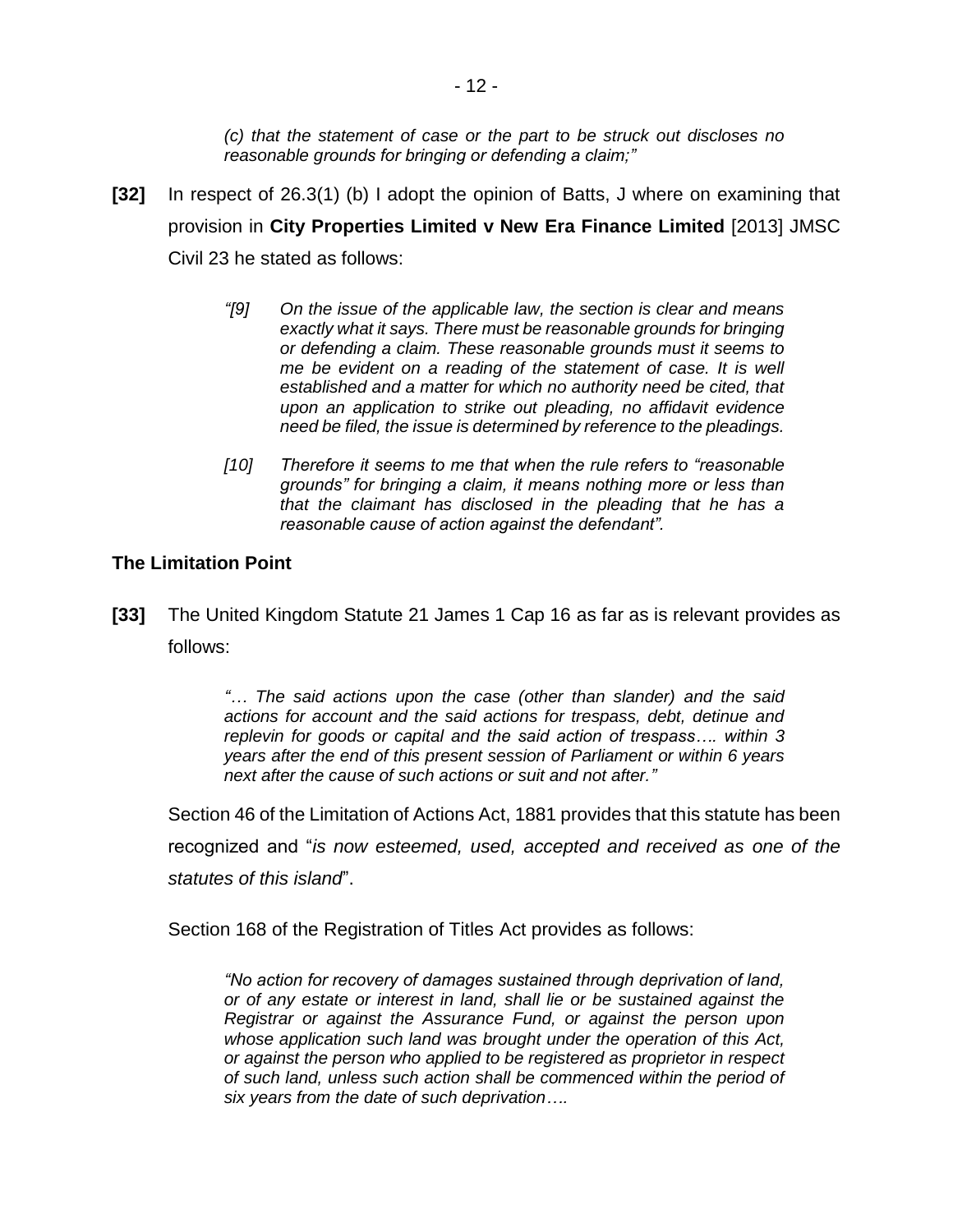**[34]** The effect of these provisions is that subject to exceptions which I need to examine for purposes of this judgment, most claims must be brought within 6 years after the cause of action arose. Although the Claimant's Claim filed 31<sup>st</sup> May 2019 primarily sought damages for fraud and/or conspiracy to defraud, following the filing of the 1<sup>st</sup> Defendant's Notice of Application on 18<sup>th</sup> December 2019 to strike out the Claimant's Statement of case and in the alternative summary judgment, and the 2<sup>nd</sup> & 3<sup>rd</sup> Defendants' Notice of Application to strike out the Statement of Case, on 17<sup>th</sup> February 2020 the Claimant filed an Amended Claim Form and Amended Particulars of Claim seeking numerous additional reliefs including:

> 4. That the Claimant recover from the 3<sup>rd</sup> Defendant the land identified on *the survey by Commissioned Land Surveyor Johnson as Lot 13A and being the part of the land previously registered at Volume 698 Folio 49 of the Registered Book of Titles and now registered at Volume 1380 Folio 384 of the Register Book of Titles.*

[35] Counsel for the 1<sup>st</sup> Defendant and Counsel for the 2<sup>nd</sup> and 3<sup>rd</sup> Defendants acknowledged section 27 of the Limitation of Actions Act which provides as follows:

> *In every case of a concealed fraud, the right of any person to bring a suit in equity for the recovery of any land or rent of which he or any person through whom he claims, may have been deprived by such fraud, shall be deemed to have first accrued at and not before the time at which such fraud shall, or with reasonable diligence might, have been first known or discovered…*

However, reference was made by Counsel to the case of **Bartholomew Brown** 

**and Another v Jamaica National Building Society** [2010] JMCA Civ 7 in which

Harrison JA at paragraph 43 opined as follows:

*… Although the equitable doctrine of fraudulent concealment does have a limited area of operation by virtue of section 27 of the Limitations of Actions Act (reproducing section 26 of the English Real Property Limitation Act 1833), it is clear that by its terms that that section is only applicable to suits for the recovery of land or rent…"*

These observations of Harrison JA were accepted by me in **Winston Finzi v Jamaican Redevelopment Foundation and Others** [2017] JMCC COMM 20.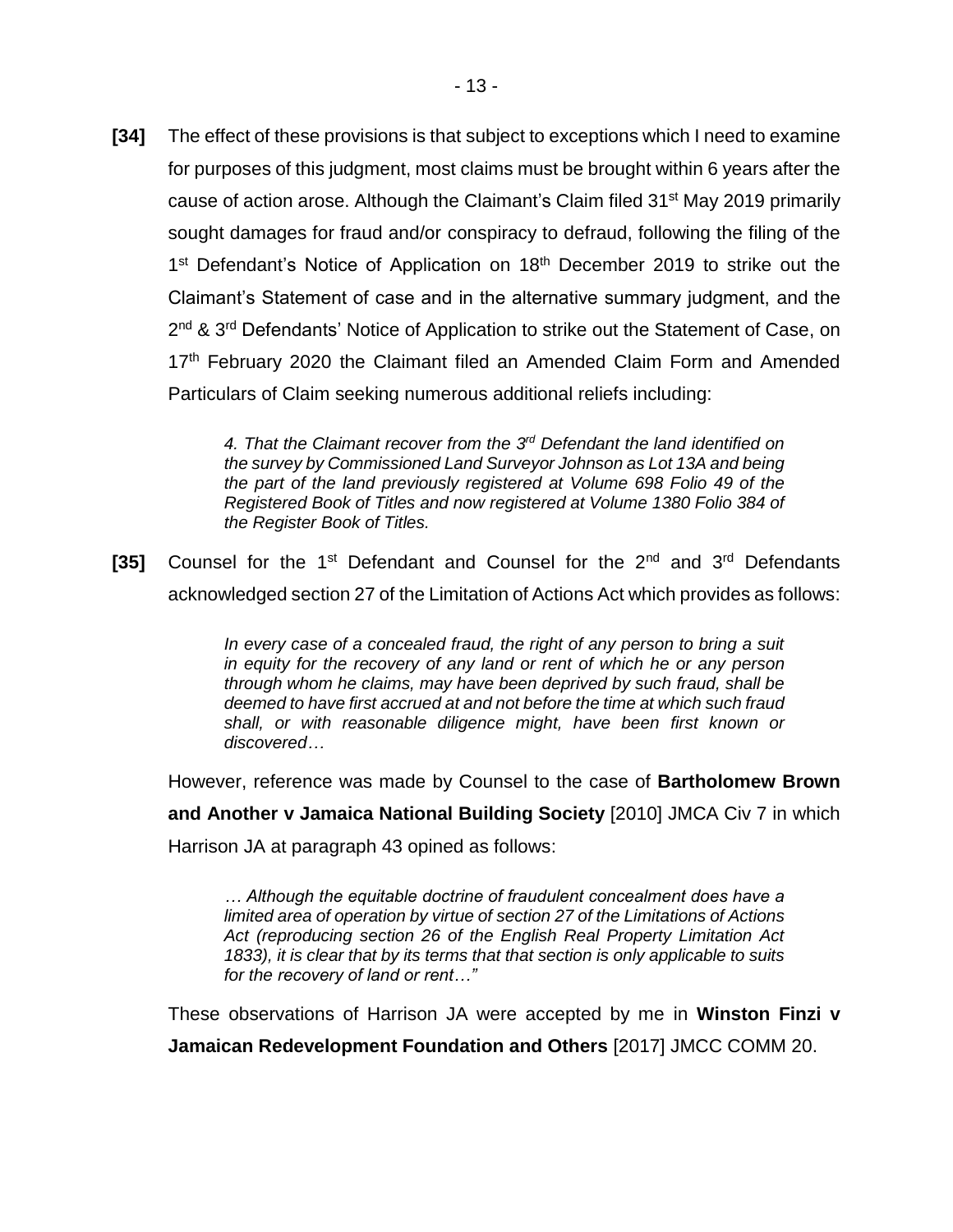- [36] It was submitted on behalf of the 2<sup>nd</sup> and 3<sup>rd</sup> Defendants that the date the Claimant's cause of action arose for breach of contract or loss on the basis of unjust enrichment was the  $5<sup>th</sup>$  November 2004. This was the date that the new certificates of title for the Subject Land was registered at Volume 1380 Folio 384 in the Register Book of Titles. This is because such registration provided notice to the world that the Claimants assertion that the easement or concession in respect to Lot 13A was not endorsed on the certificate of title. Accordingly, any claim against the  $2<sup>nd</sup>$  and  $3<sup>rd</sup>$  Defendants arising from such non-registration would be statute barred within 6 years of that date and was in fact statute barred on the  $6<sup>th</sup>$ November 2010. It was further submitted that the  $2<sup>nd</sup>$  and  $3<sup>rd</sup>$  Defendants would be protected by virtue of the proviso to Section 27 because at all material times both these Defendants were bona fide purchasers for valuable consideration having no knowledge of any fraudulent conduct on the part of the Claimant's agents.
- [37] Counsel for the 1<sup>st</sup> Defendant and Counsel for the 2<sup>nd</sup> and 3<sup>rd</sup> Defendants both relied on the Claimant's pleadings as to the date of discovery of the alleged fraud. The Claimant averred in paragraph 38 of the Amended Particulars of Claim that:

*…the Defendants or any of them fraudulently altered the agreement for sale of the subject land, and concealed from Eiger the document signed by them, which said fraud was not and could not have been discovered by Eiger on until on or about November 2008 when it was brought to its attention by an employee of the 4th Defendant.*

Paragraphs 39 to 40a. are in the following terms:

*39. In or around November 2008 Eiger was advised by an agent and/or employee of the 4th Defendant that the draft Agreement for Sale as approved by Mr. Speranza and delivered to the 4th Defendant was changed by the 1st and/or 2nd and/orr 3rd and/or 4 th Defendants, without the knowledge and/or agreement of Eiger and/or its agent(s) (hereinafter called "the altered agreement").*

*40. It was at this time that it came to the knowledge of Eiger that the sale agreement previously agreed by Eiger for implementation by the Defendants or any of them had been altered, or in particular that the terms of the easement were different from what had previously agreed by the parties and that Lot 13A had not been reserved for the Claimant.*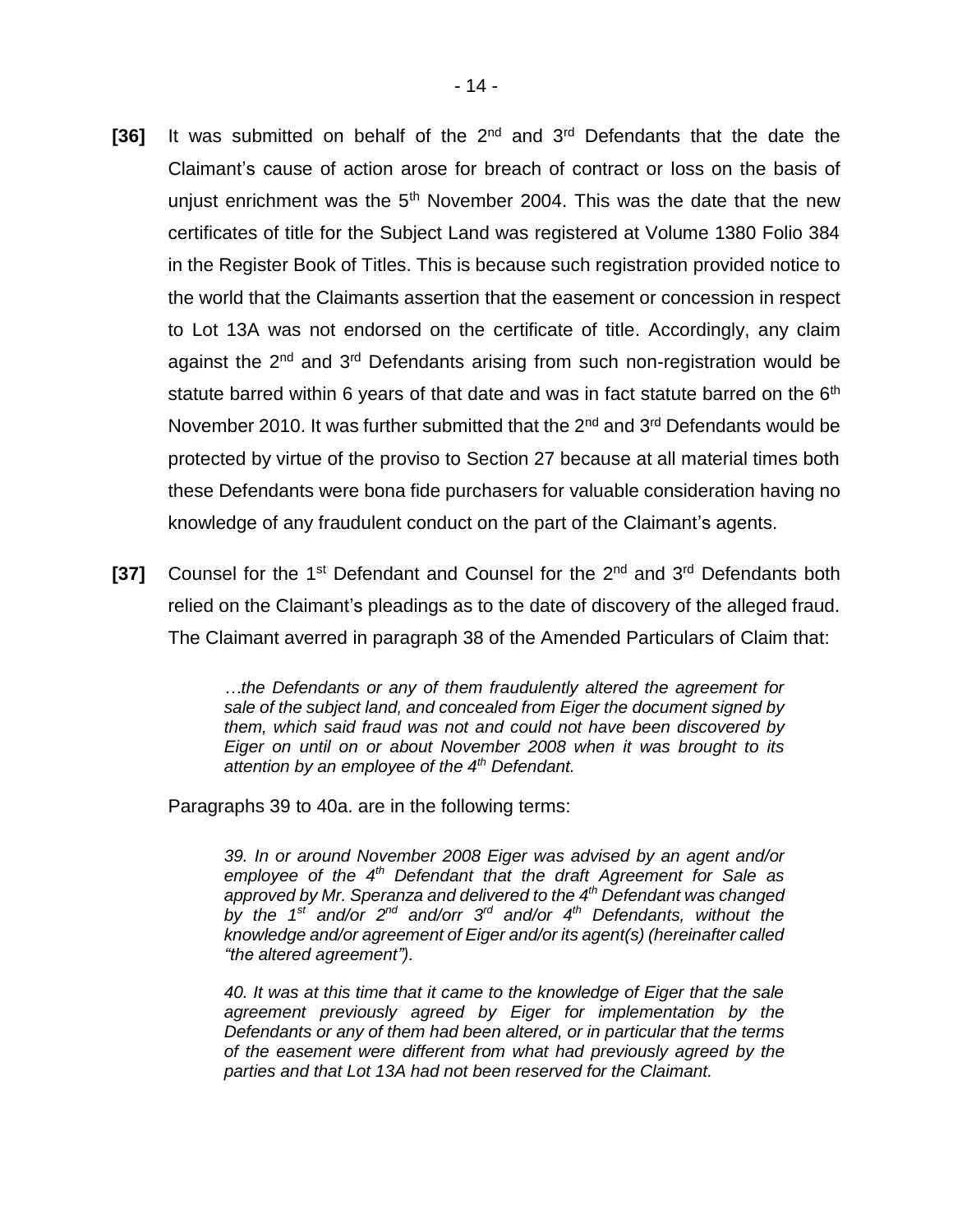*40a. On discovering this alteration the Claimant attempted to obtain copies of the agreement for sale signed by the 1st and the 2nd Defendant and the*   $3<sup>rd</sup>$  *Defendant as nominee, and was advised by the 2<sup>nd</sup> Defendant that the said documents were in the hands of the 1st Defendant. The Claimant through its Attorneys then made further efforts to obtain the agreement for sale and other conveyancing documents, 1 st and 4th Defendants but these have never been forthcoming.*

**[38]** Counsel have submitted that these paragraphs are a clear concession on the part of the Claimant that it became aware of the alleged fraud in or around November 2008 when Eiger was advised of the allegedly altered agreement. In light of this acknowledgment, it was submitted that the Claim is in any event, statute barred.

#### **The Court's finding on the limitation issue**

- **[39]** I accept that there is considerable force in the submissions of Counsel made on behalf of the 1st, 2nd and 3rd Defendants. It is clear from the Claimant's pleadings that at the latest, in or about November 2008 it became aware of the alleged fraud and by extension any other wrongdoing which could have formed the basis of a cause of action. I therefore find that the claim having been filed on  $31<sup>st</sup>$  of May 2019 is statute barred.
- **[40]** Counsel referred to a summary on this area of the law provided by Stuart Sime in his text "A Practical Approach to Civil Procedure" Thirteenth edition at page 85 and the following portions are relevant and are worth reproducing:

*Expiry of a limitation. Provides a defendant with a complete defence to a claim. Lord Griffiths in Donovan v Gwentoys Ltd [1990] 1 WLR 472 said 'the primary purpose of the limitation period is to protect a defendant from the injustice of having to face a stale claim, that is a claim with which he never expected to have to deal'.*

*… Limitation is a procedural defence. It will not be taking by the court of its own motion, but must be specifically set out in the defence (PD 16, para 13.1). Time-barred cases rarely go to trial. If the claimant is unwilling to discontinue the claim, it is usually possible for the defendant to apply successfully for the claim to be struck out (see chapter 22) as an abuse of the court's process. (my emphasis)*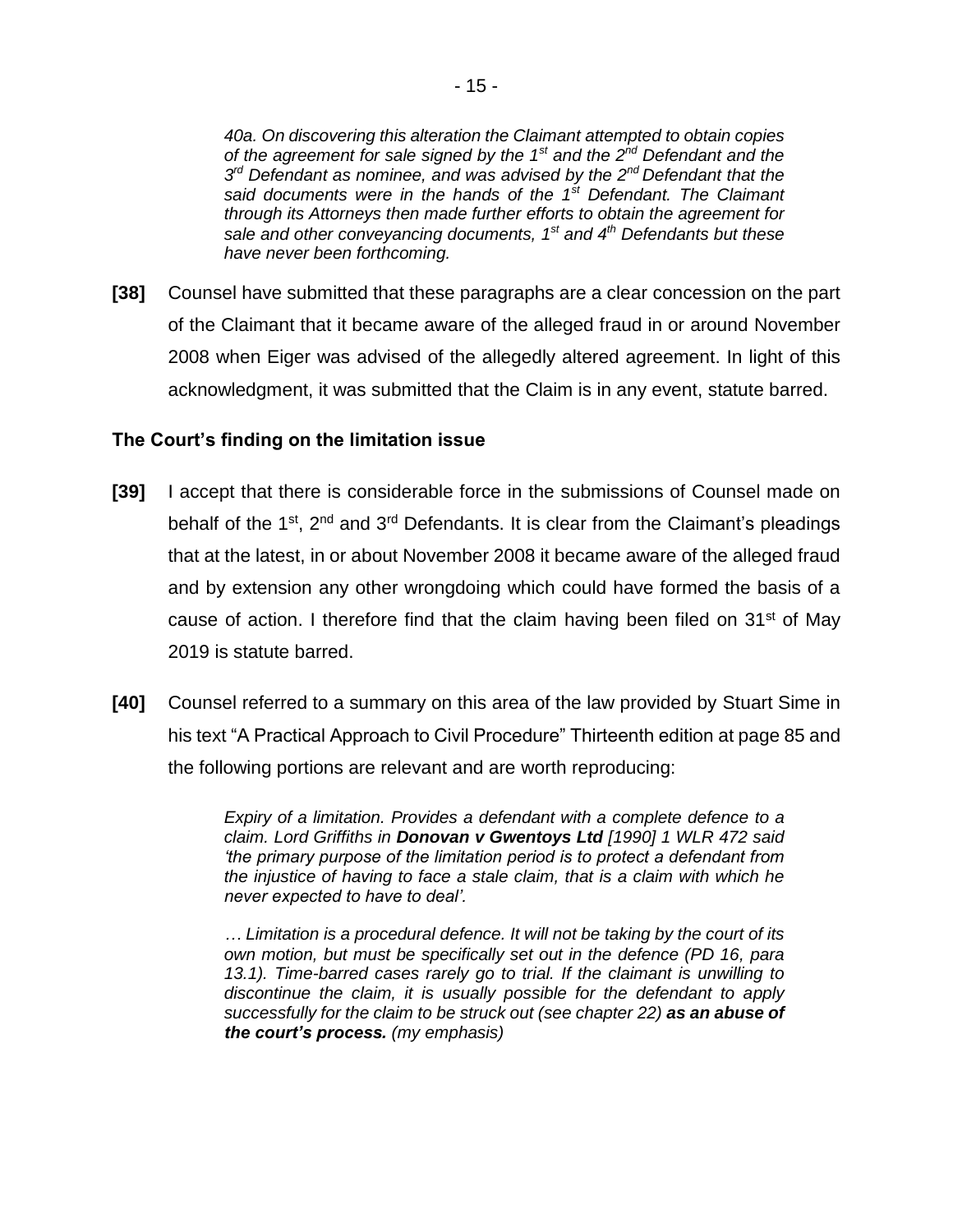*Normally, the only consequence of the expiry of a limitation. Is that the defendant acquires a technical defence to the claim. The claimant still has a cause of action, but one that cannot be enforced*

- **[41]** I am of the view that it is also appropriate order in cases such as these involving statutory limitation for a defendant to apply for summary judgment in a clear case. Nevertheless, it is beyond challenge that the case law authorities have established that it is possible for an order to be made that the Claimant's Statement of Case or part thereof be struck out as an abuse of the process of the court or is likely to obstruct the just disposal of the proceedings. However, where there is an application that the statement of case be struck out on the ground that it is frivolous and discloses no reasonable grounds for bringing the Claim, the authorities are less clear where this assertion is based on statutory limitation.
- **[42]** In the English Court of Appeal case of **Ronex Properties Ltd. v. John Laing Construction Ltd. And Others** [1983] Q.B. 398 Donaldson LJ at page 404 - 405 expressed his reservation in the following manner:

*Under R.S.C., Ord. 18, r. 19, the power to strike out any pleading or the endorsement of any writ in the action or anything contained therein is exercisable:*

*"on the ground that - (a) it discloses no reasonable cause of action or defence, as the case may be; or (b) it is scandalous, frivolous or vexatious; or (c) it may prejudice, embarrass or delay the fair trial of the action; or (d) it is otherwise an abuse of the process of the court; …"*

*In the case of an application under (a) above, which is the present case, no evidence is admissible.*

*Authority apart, I would have thought that it was absurd to contend that a writ or third party notice could be struck out as disclosing no cause of action, merely because the defendant may have a defence under the Limitation Acts. Whilst it is possible to have a contractual provision whereby the effluxion of time eliminates a cause of action - and there are some provisions of foreign law which can have that effect - it is trite law that the English Limitation Acts bar the remedy and not the right; and, furthermore, that they do not even have this effect unless and until pleaded. Even when pleaded, they are subject to various exceptions, such as acknowledgment of a debt or concealed fraud, which can be raised by way of reply.*

*……*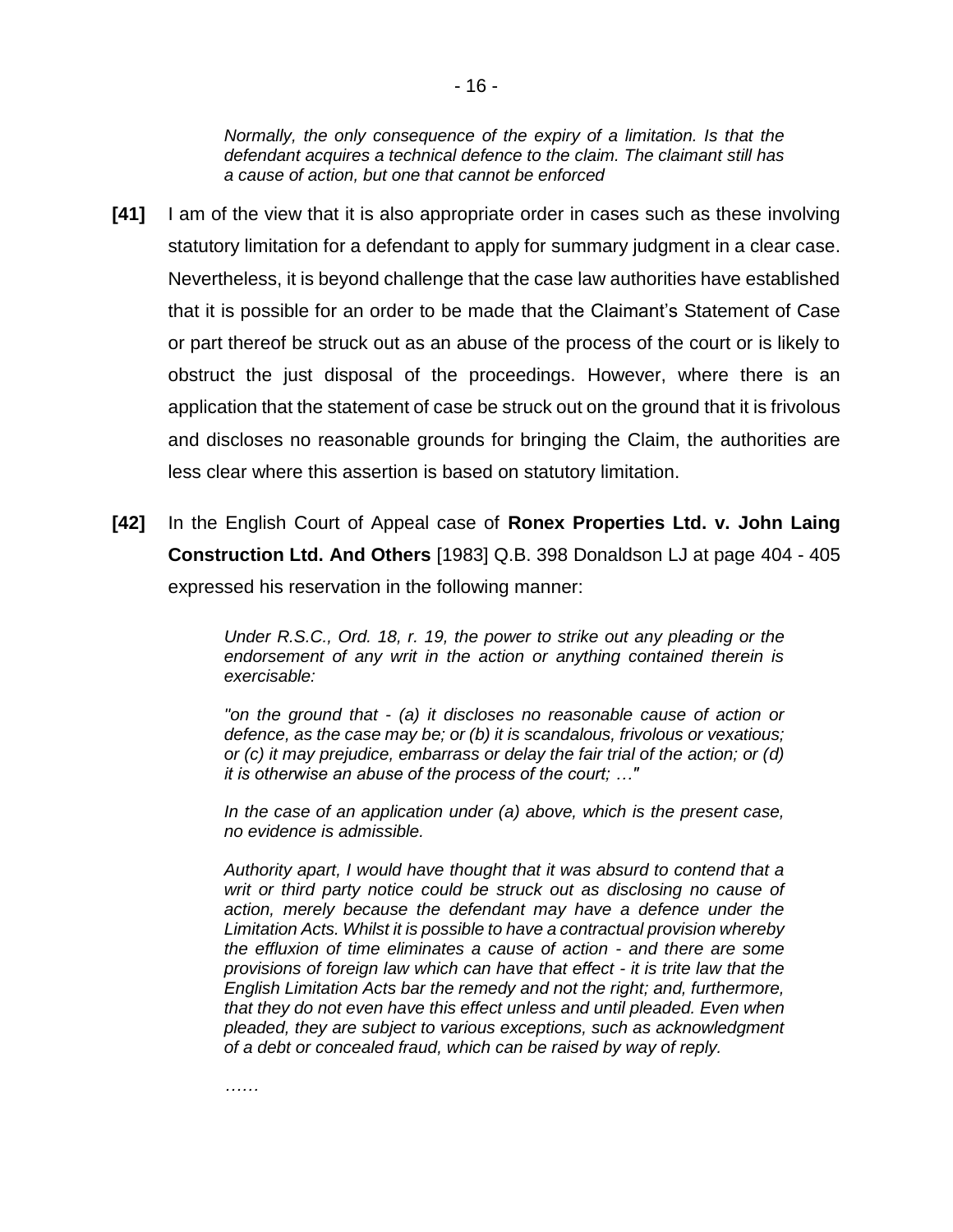*Where it is thought to be clear that there is a defence under the Limitation Acts, the defendant can either plead that defence and seek the trial of a preliminary issue or, in a very clear case, he can seek to strike out the claim upon the ground that it is frivolous, vexatious and an abuse of the process of the court and support his application with evidence. But in no circumstances can he seek to strike out on the ground that no cause of action is disclosed.*

*The judge refused to strike out on this ground both for the reasons given in Dismore v. Milton [ [1938] 3 All E.R. 762 ],and because, in the exercise of his discretion, he thought that the application was premature in that at that stage he was not satisfied that no reasonable cause of action was disclosed. In my judgment, he was absolutely right in so refusing.*

**[43]** Stephenson L.J. at page 408 made the following observation and explained the reason for the difficulty:

> *I agree and desire only to add a few observations on the limitation point. There are many cases in which the expiry of the limitation period makes it a waste of time and money to let a plaintiff go on with his action. But in those cases it may be impossible to say that he has no reasonable cause of action. The right course is therefore for a defendant to apply to strike out the plaintiffs' claim as frivolous and vexatious and an abuse of the process of the court, on the ground that it is statute-barred. Then the plaintiff and the court know that the Statute of Limitations will be pleaded; the defendant can, if necessary, file evidence to that effect; the plaintiff can file evidence of an acknowledgment or concealed fraud or any matter which may show the court that his claim is not vexatious or an abuse of process; and the court will be able to do, in I suspect most cases, what was done in Riches v. Director of Public Prosecutions [1973] 1 W.L.R. 1019: strike out the claim and dismiss the action.*

> *That cannot be done here because the third party's summons alleged no reasonable cause of action only and an amendment would have given the second defendants the opportunity of meeting the plea of the statute with a plea of concealed fraud which has been raised in the plaintiffs' reply to the amended defence of the first defendants served shortly before the hearing of this appeal.*

**[44]** In the case of **Andrew Gillispie v Cons Denton Clarke and Others** (Unreported),Supreme Court, Jamaica, Suit No C.L. G-068 of 2002, judgment delivered September 11, 2003 the applicant had filed a summons seeking to strike out the statement of claim pursuant to the Statute of Limitations and the section 238 of the Judicature (Civil Procedure Code) Law (the precursor to the CPR) and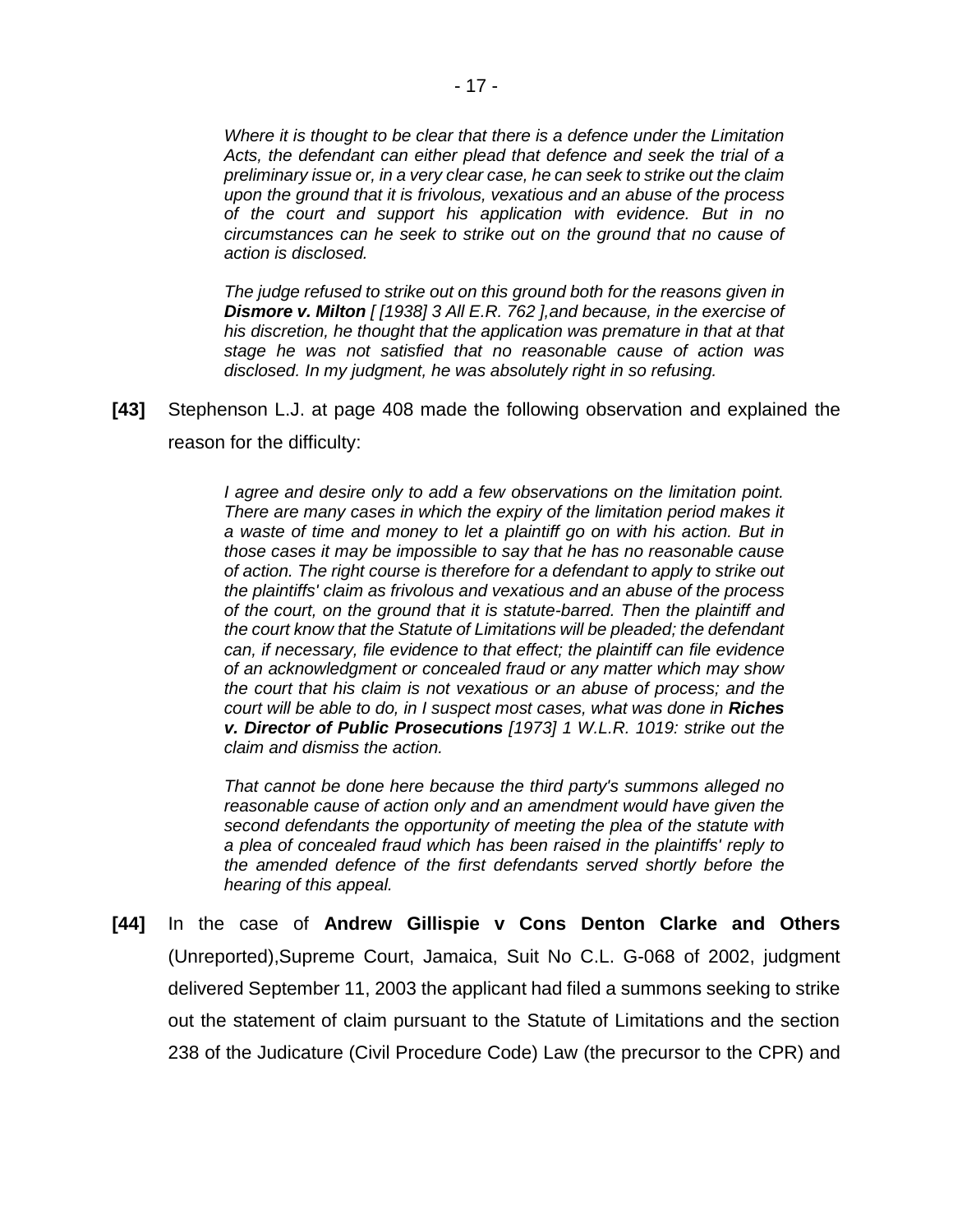the inherent jurisdiction of the court on the grounds that, based on a limitation defence:

- (a) The action against the defendants is frivolous, vexatious and an abuse of the process of the Court, and
- (b) The writ of summons and Statement of Claim discloses no reasonable cause of action against the defendants.
- **[45]** Anderson J accepted the dicta in this case as applicable to the case before him and found that ground (b) above must fail. Consequently, he refused the defendants' summons to strike out the claimant's statement of claim on ground (b). However, he found that the Court had the power under section 238 of the Judicature (Civil Procedure Code) Law to grant the application in paragraph (a) of the summons, by striking out the endorsement and other pleadings in a claim for assault or false imprisonment. In doing so the learned judged acknowledged the effect of a limitation defence.
- **[46]** In the case of **Vanetta Neil v Janice Halstead** [2019] JMSC 68 my learned brother Rattray J, having considered **Ronex** (supra), granted the Defendant's Notice of Application to have the Claimant's claim struck out as an abuse of process of the Court on the ground that the claim was statute barred and rule 26.3 (1)(b) of the CPR, (the abuse of process limb), was applicable.
- **[47]** It is arguable that notwithstanding the observations of their Lordships of the English Court of Appeal in **Ronex**, and the preceding two local judgments to which I have referred (which are first instance judgments), the dicta in these cases is not applicable because the facts before this Court are distinguishable. Firstly, both Counsel have submitted that the decision of **Bartholomew Brown and Another v Jamaica National Building Society** (supra) to which reference was already made, has confirmed that the equitable doctrine of fraudulent concealment is only applicable to suits for the recovery of land or rent, and accordingly the Claimant could in theory only benefit in respect of those heads of claim. Counsel submitted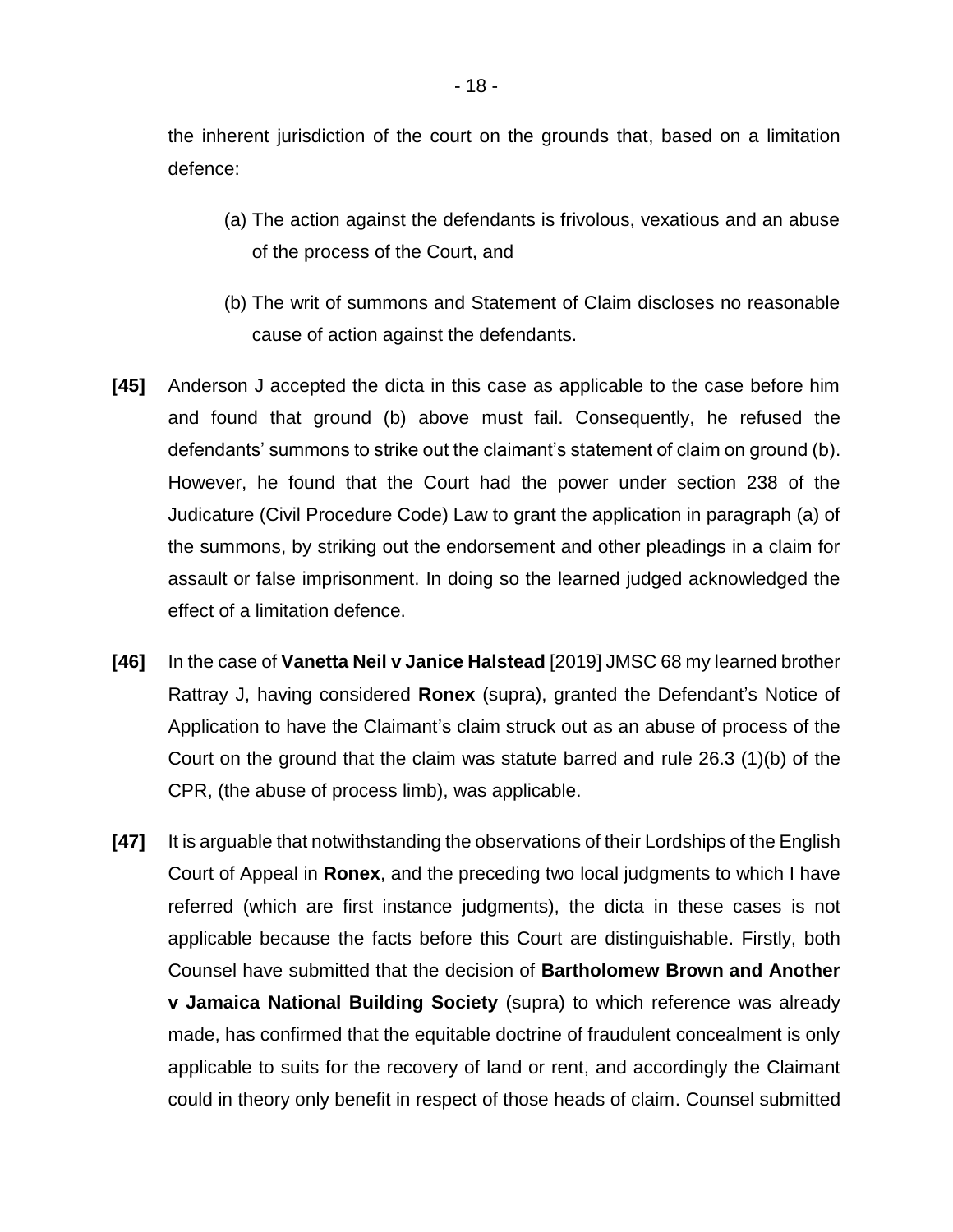further, that even as it relates to those claims for relief for recovery of land, on the facts of this case, the Claimant would still be barred from obtaining those reliefs by the Limitation Act. This is because of the date of the Claimants admitted knowledge of the alleged fraud.

- **[48]** Secondly, I find it significant that the Applications were made before the Claimant made its amendments to its Statement of Case and so the Claimant had the opportunity to deploy any appropriate changes or responses to the limitation point even before a reply as in the scenario posited by Donaldson LJ in **Ronex** quoted earlier. To the extent that the Claimant's amendments expanded the plea of concealed fraud, this cannot assist the Claimant because of what the Court has found to be an admission of knowledge of the fraud from in or around November 2008. In such circumstances it is questionable whether it is not appropriate for the 1<sup>st</sup>, as well as the 2<sup>nd</sup> and 3<sup>rd</sup> Defendants to say that the Claimant's Statement of Case has not disclosed a reasonable ground for bringing the Claim.
- **[49]** However, I acknowledge that if the historical reluctance to find that a limitation defence does not engage the "*no reasonable ground*" limb is founded and remains based on the concept that "*Limitation Acts bar the remedy and not the right*", (and this seems to be the case), then the observations in **Ronex** remain apt. I have not been provided with any authority nor have I by my own research been able to identify any authority which supports the striking out of the Claim pursuant to rule 26.3 (1) (c) of the CPR, based on a limitation defence. Accordingly, I am constrained to adopt what appears to be the accepted position as represented in **Ronex,** which is that such a course is impermissible, before as well as after the advent of the CPR. The evolution of the statutory provision does not appear to have changed the principles to be applied.
- **[50]** At this juncture, it is necessary to distinguish between the Notice of Application filed on behalf of the 1st Defendant and the Notice of Application filed on behalf of the  $2^{nd}$  and  $3^{rd}$  Defendants. The 1<sup>st</sup> Defendant's Notice of Application seeks: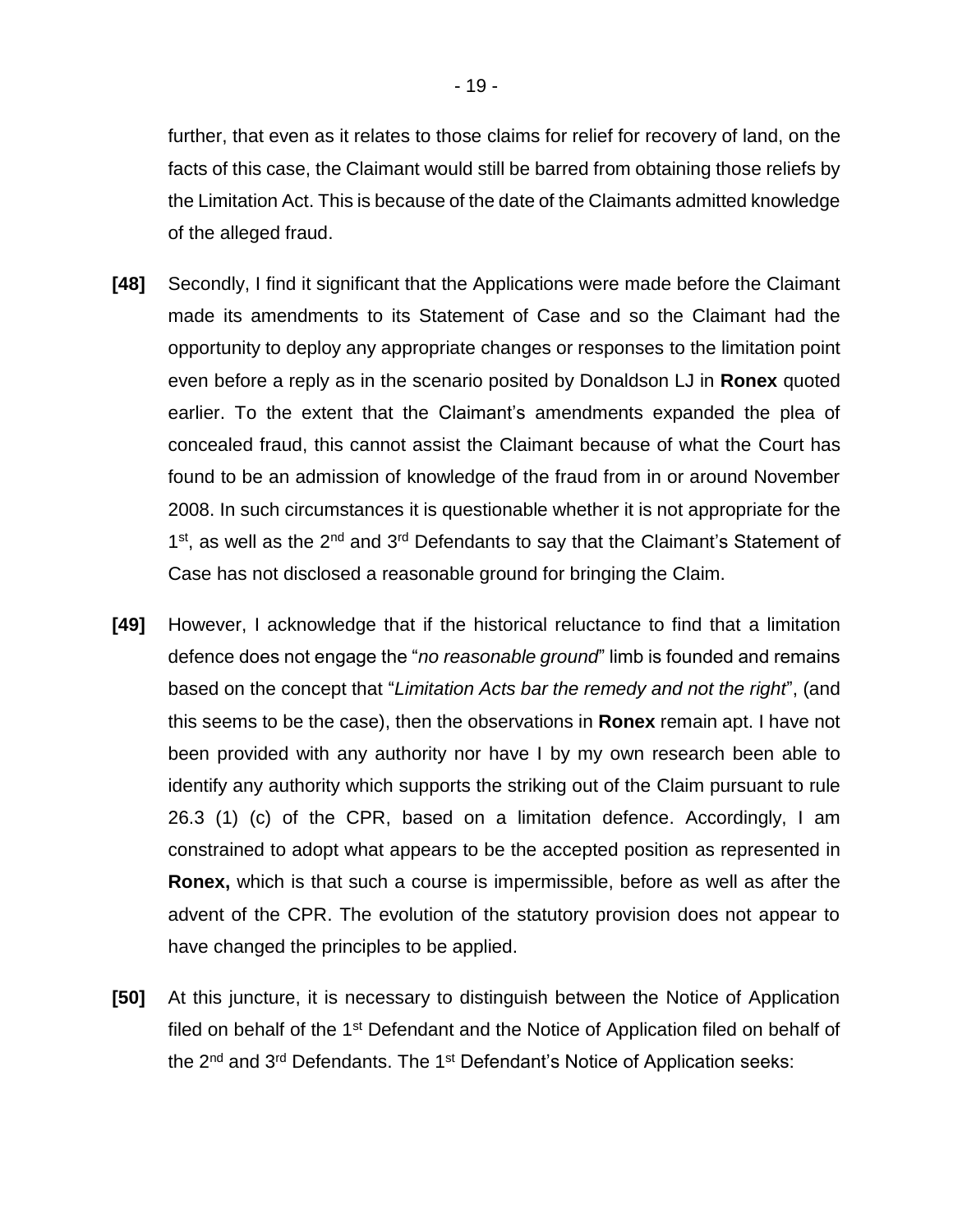*1. An order that pursuant to rule 26.3 (1) (c) of the Civil Procedure Rules that the Claimant's statement of case be struck out:*

*2. In the alternative to the above, an order that Summary Judgment be entered on the claim, against the Claimant and in favour of the 1st Defendant pursuant to Part 15.2 of the Civil Procedure Rules.*

**[51]** The Notice of Application of the 2nd and 3rd Defendants seeks an order that:

*The Claimant's Claim Form and Particles of Claim filed on the 31st day of May 2019 be struck out.*

The reference to the CPR provision which is being relied on is found in ground two which provides as follows:

*2. CPR 26.3 (1) (c) permits this Honourable Court to strike out a statement of case if it appears that the said statement of case, or the part thereof, discloses no reasonable grounds for bringing a claim.*

It is of significance that the  $2^{nd}$  and  $3^{rd}$  Defendants have not sought to rely on CPR 26.3 (1) (b) which is the "abuse of process limb". The  $2<sup>nd</sup>$  and  $3<sup>rd</sup>$  Defendants have also not sought an order for Summary Judgment in the alternative.

**[52]** The primary relief sought by the 1<sup>st</sup> Defendant is for an order that the Claimant's Statement of Case be struck out on the basis that it discloses no reasonable grounds for bringing a claim. I have formed the view that such an order is impermissible and accordingly I shall consider whether he is entitled to the relief of summary judgment which he has sought in the alternative.

#### **The law relating to summary judgment**

**[53]** CPR 15.2 provides as follows:

*The court may give summary judgment on the claim or on a particular issue if it considers that:*

*(a) the claimant has no real prospect of succeeding on the claim or the issue;…"*

**[54]** In *Swain v Hillman* [2001] 1 All ER 91 at page 92, Lord Woolf MR said: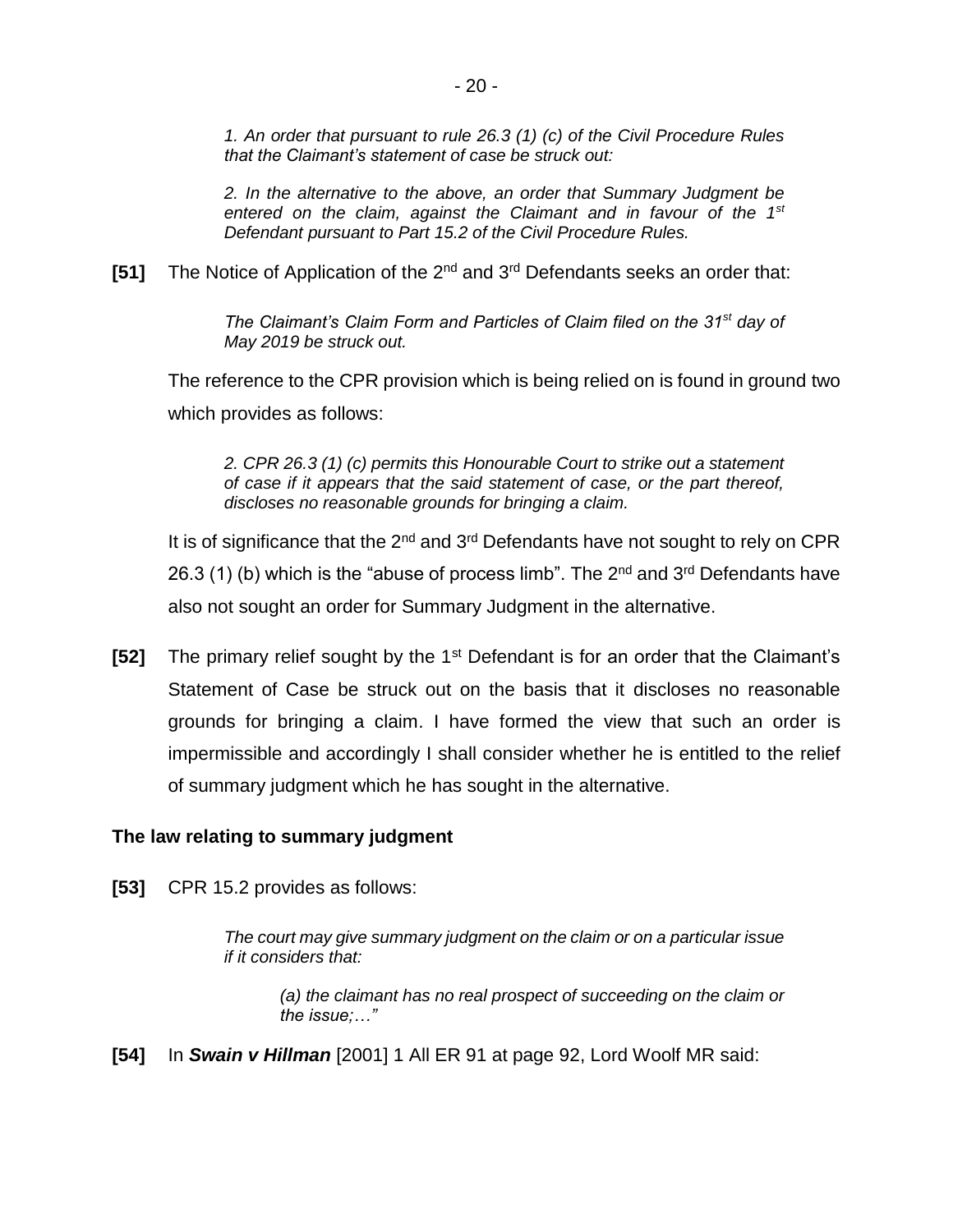*'Under r 24.2, the court now has a very salutary power, both to be exercised in a claimant's favour or, where appropriate, in a defendant's favour. It enables the court to dispose summarily of both claims or defences which have no real prospect of being successful. The words "no real prospect of being successful or succeeding" do not need any amplification, they speak for themselves. The word "real" distinguishes fanciful prospects of success or, as Mr Bidder QC [counsel for the defendant] submits, they direct the court to the need to see whether there is a "realistic" as opposed to a "fanciful" prospect of success.'*

**[55]** The Courts have repeatedly cautioned against the granting of summary judgment in certain kinds of cases, see for example the observations of Lord Mummery in the English Court of Appeal case of **Doncaster Pharmaceuticals Ltd v The Bolton Pharmaceutical Company 100 Ltd** [2006] EWCA Civ 661 as follows:

> *"[17] … The classic instance is where there are conflicts of fact on relevant issues, which have to be resolved before a judgment can be given (see Civil Procedure Vol 1 24.2.5). A mini trial on the facts conducted under CPR Part 24 without having gone through normal pre-trial procedures must be avoided, as it runs a real risk of producing summary injustice.*

**[56]** In **Sagicor v Taylor-Wright** [2018] UKPC 12 at paragraph 17 of the judgment the Court made the following observations:

> *17. There will in almost all cases be disputes about the underlying facts, some of which may only be capable of resolution at trial, by the forensic processes of the examination and cross-examination of witnesses, and oral argument thereon. But a trial of those issues is only necessary if their outcome affects the claimant's entitlement to the relief sought. If it does not, then a trial of those issues will generally be nothing more than an unnecessary waste of time and expense.*

**[57]** In this case before the Court it is important to appreciate that the applications of the 1<sup>st</sup> Defendant for summary judgment does not require an examination of evidence or disputed facts, the main issue being the operation of the Limitation Act having regard to the pleaded case of the Claimant. Based on the Court finding that all the reliefs sought by the Claimant would be subject to a defence based on the applicability of the Limitation Act, the Application of the 1<sup>st</sup> Defendant for summary judgment in the alternative must succeed. This is particularly so in the absence of any pleading or evidence of the Claimant which was deployed in answer and which shows, at this point, that it has a real prospect of countering the limitation defence.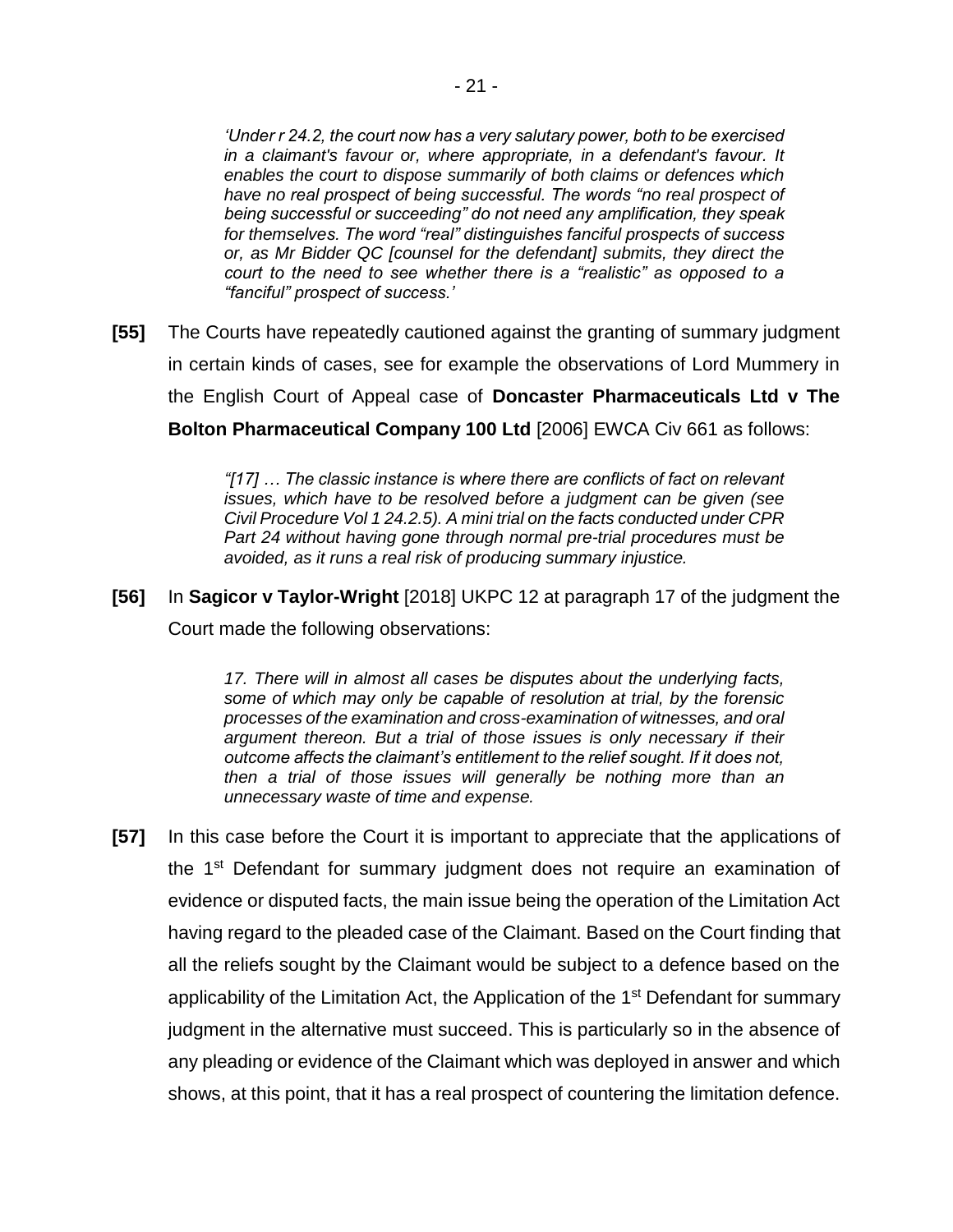The Claimant of course is not required at this stage to demonstrate that it is bound to overcome it at trial.

**[58]** Although the 2nd and 3rd Defendants have not made a similar application for summary judgment their Counsel in written submissions had raised an additional ground in support of their Application. The essence of it was that the Claimant's claim of fraud against the  $2<sup>nd</sup>$  and  $3<sup>rd</sup>$  Defendants is unsustainable at law because Eiger is bound by the acts of its agents who at all material times carried out the sale of the Subject Land to the 2<sup>nd</sup> and/or 3<sup>rd</sup> Defendants, on its behalf. Counsel indicated that he was quite content to rely on his submissions on the limitation point and referred to the agency issue only briefly. I will not consider it in any detail and in any event, I have formed the view that this issue would entail a detailed examination of facts which would not be appropriate on this Application.

#### **Is there any pleading supporting corporate succession and locus standi?**

**[59]** On 17<sup>th</sup> February 2020 the Claimant filed an Amended Particulars of Claim but paragraph 4 of which remained unamended and averred as follows:

> *"By way of succession the Claimant is entitled to and is vested with the rights assets and interests of Eiger Foundation, which was closed down on December 31, 2019."*

The Claim is replete with references to Eiger and Eiger's involvement and central role. The Claimant's involvement on the other hand is limited The Claim, as a consequence, is premised entirely on the right of the Claimant to seek the remedies for which it prays only as a result of having acquired the rights, assets and interest of Eiger Foundation. The Claimant avers in paragraph 4 of its Amended Particulars of Claim that Eiger "*was closed down on December 31, 2019..*". There is no elaboration as to what is meant by "*closed down*".

**[60]** I have considered the observations of Lord Woolf MR in **McPhilemy v Times Newspapers Ltd** [1999] 3 All ER 775 at 792 in support of the position that in the modern era of witness statements, there is no longer the necessity for extensive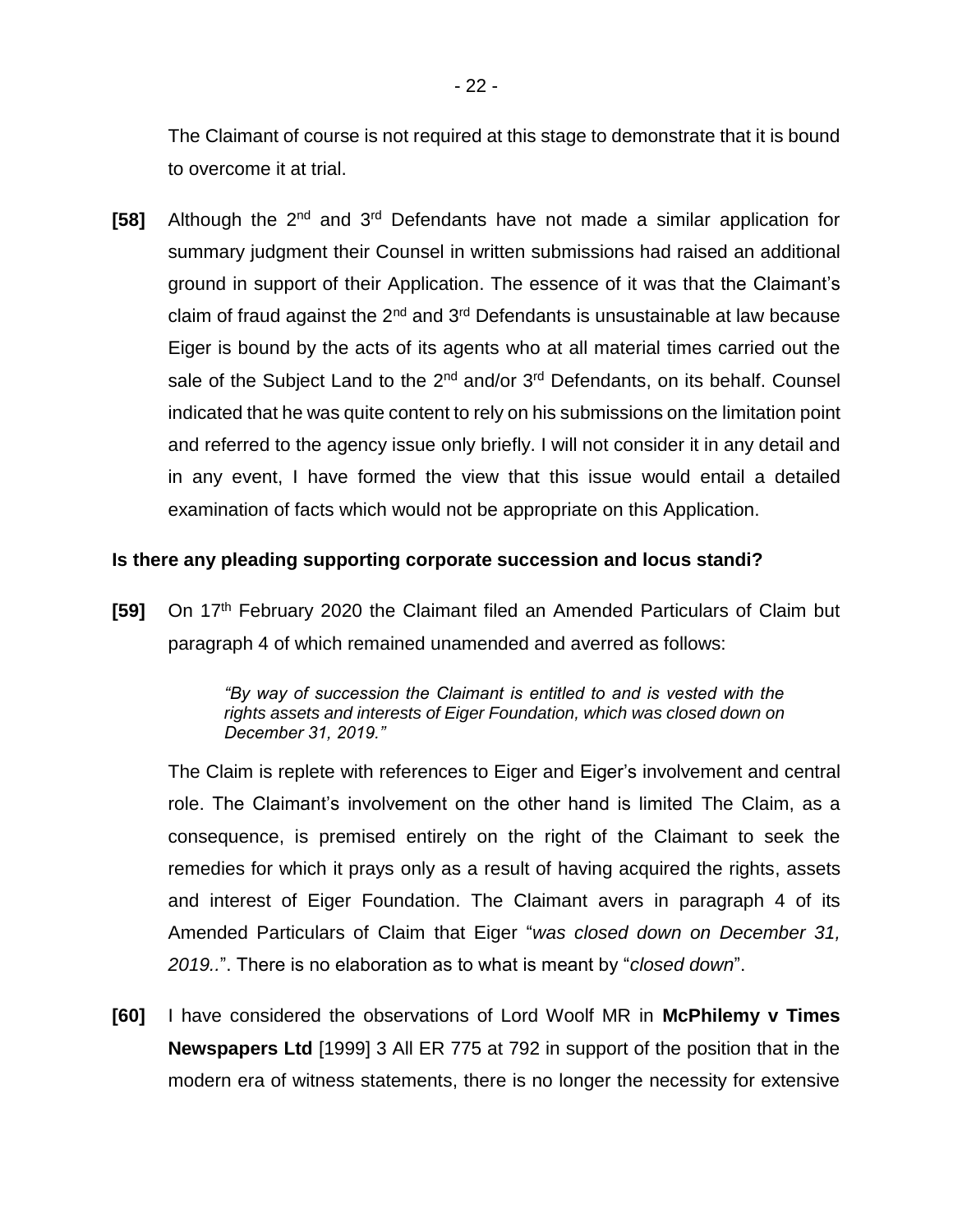and fully particularized pleadings so long as the pleadings identify the issues, the extent of the dispute between the parties and the general nature of the case of the party which is pleading.

- **[61]** Nevertheless, in my opinion, it is prudent for the Claimant to plead the facts on which it relies to support its assertion of its right to bring this claim and to permit the Court to determine whether this assertion is valid as a matter of law. CPR 8.9 provides that the Claimant must include in the claim form or in the particulars of claim, a statement of all the facts on which the Claimant relies. Where a claim is founded on corporate succession or on a legal or equitable assignment, the facts giving rise to *locus standi* ought to be pleaded. If this is not required, then the floodgates are opened for anyone to bring a claim asserting rights belonging to a third party and to simply assert without more, that it has the right so to do.
- **[62]** On the Statement of Case before the Court, the Claimant has limited pleading of the basis on which it is the appropriate party bringing a claim, as opposed to any other person or entity. There is limited pleading which supports its *locus standi*. I find that this deficiency is, at the very least, an arguable ground on which its Statement of Case could be struck out pursuant to CPR 26.3 (1) (c). This is on the basis that it discloses no reasonable grounds for bringing the claim and/or is an abuse of the process of the Court or is likely to obstruct the just disposal of the proceedings contrary to CPR 26.3 (1) (b). Alternatively, this form of pleading in the absence of evidence is arguably a ground supportive of summary judgment.
- **[63]** However, this issue of *locus standi* as I have framed it is not an issue which was raised by Counsel for the 1<sup>st</sup> Defendant or Counsel for the 2<sup>nd</sup> and 3<sup>rd</sup> Defendant. On the last occasion when the Applications were adjourned, I highlighted to Ms. Davis my concern with the form of the pleadings by which the Claimant is asserting that it has a right to bring the claim. However, whereas in my case management orders I permitted the Claimant to file evidence before  $7<sup>th</sup>$  of May 2021 and to file and exchange skeleton submissions and authorities on or before 21<sup>st</sup> May 2021, I did not expressly inform Ms Davis that I was inclined to give summary judgment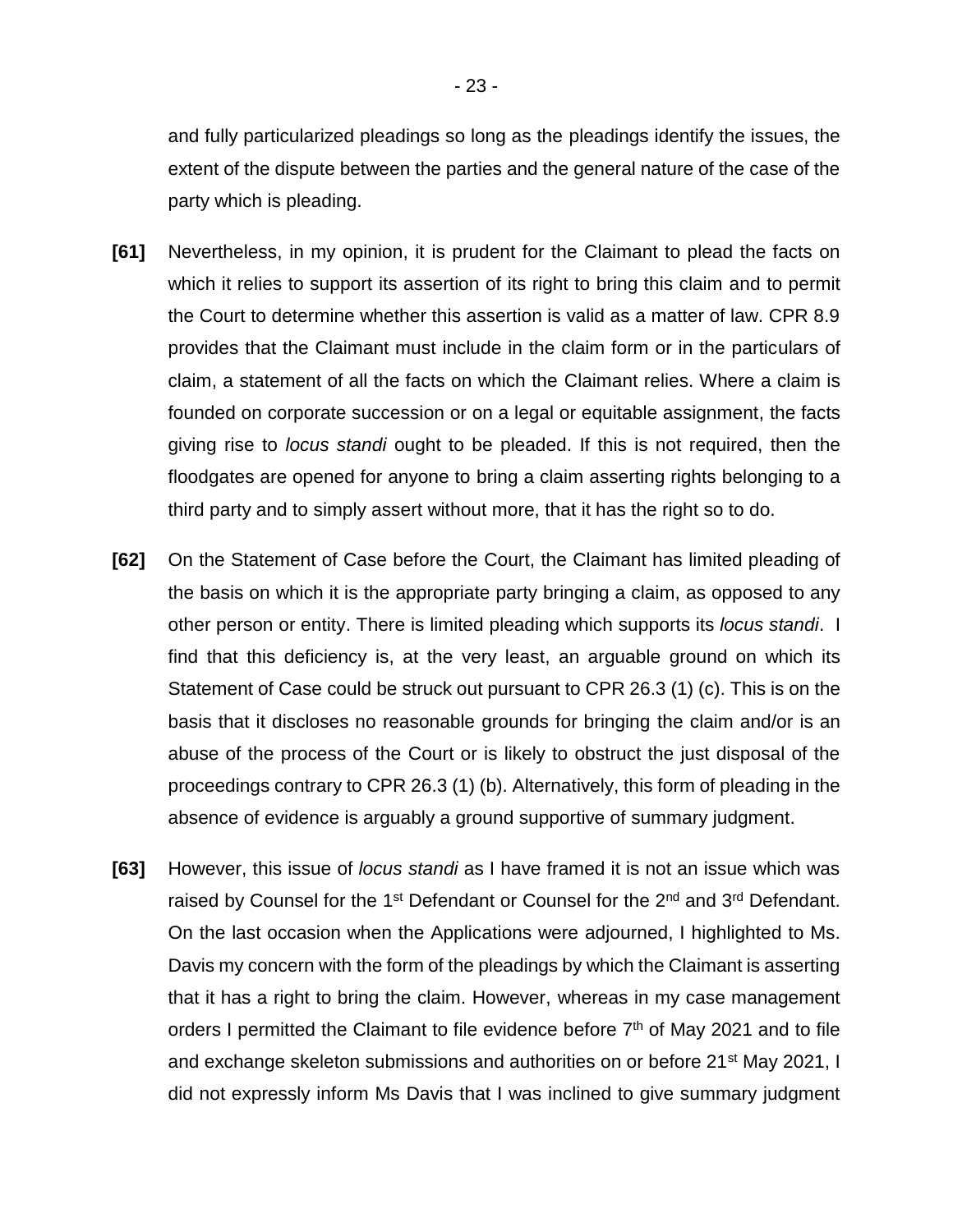against the Claimant. I did not advise counsel that as a consequence, the Claimant ought to avail itself of the opportunity which it had to file evidence and submissions, to address me specifically on this *locus standi* point. This is because, I naturally assumed that Counsel would have done so and this issue would be resolved. Accordingly, it would not have been necessary for me to make an order related to this issue which would be adverse to the Claimant. The result of my course of action is that there was no compliance with CPR 26.2 (2) which provides that:

*Where the court proposes to make an order of its own initiative it must give any party likely to be affected a reasonable opportunity to make representations*

- [64] Counsel for the 1<sup>st</sup>, 2<sup>nd</sup> and 3<sup>rd</sup> Defendants adopted my concerns in their oral submissions during the hearing on the  $25<sup>th</sup>$  May 2021 but their Notices of Application have not been amended to reflect this as a ground of the Applications. As a consequence, this issue of *locus standi* remained an issue raised solely by the Court on its own initiative. I would therefore not be entitled to make an order deciding this issue having not advised the Claimant that the court proposed to make an order of its own initiative. The Court of Appeal case of **National Water Commission v Richard Vernon** [2017] JMCA Civ 4 examined this issue in detail and distils the practical application of the principles having regard to the provisions of CPR 26.2 and I am grateful to the judgment of Brooks JA for the guidance contained in his judgment.
- **[65]** For the reasons stated herein, I make the following orders:
	- 1. Summary judgment is granted on the claim against the Claimant and in favour of the 1<sup>st</sup> Defendant.
	- 2. The Notice of Application of the 2<sup>nd</sup> and 3<sup>rd</sup> Defendants filed 17<sup>th</sup> February 2020 is refused with no order as to costs.